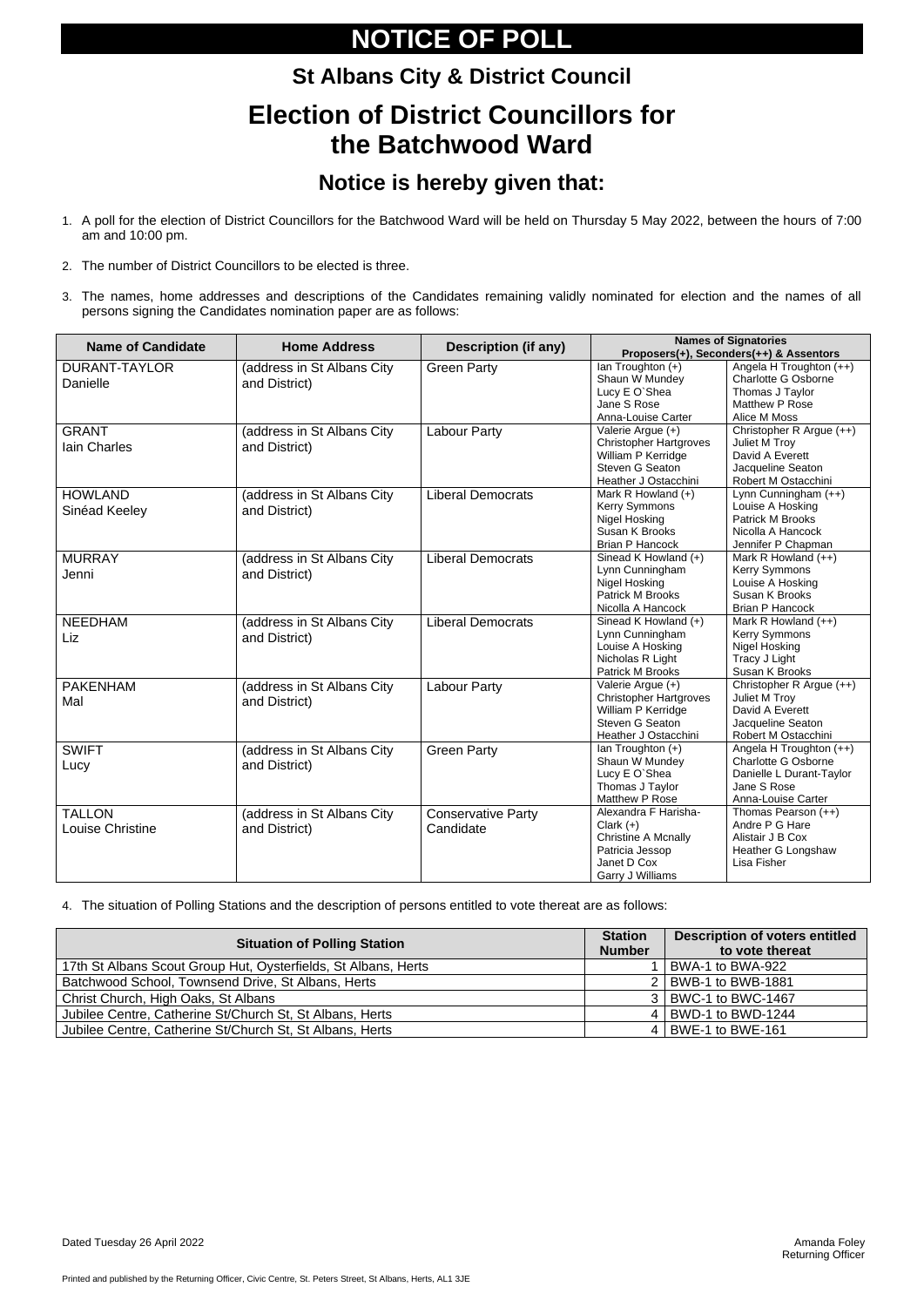Printed and published by the Returning Officer, Civic Centre, St. Peters Street, St Albans, Herts, AL1 3JE

# **NOTICE OF POLL**

### **St Albans City & District Council Election of District Councillors for the Bernards Heath Ward**

### **Notice is hereby given that:**

- 1. A poll for the election of District Councillors for the Bernards Heath Ward will be held on Thursday 5 May 2022, between the hours of 7:00 am and 10:00 pm.
- 2. The number of District Councillors to be elected is three.
- 3. The names, home addresses and descriptions of the Candidates remaining validly nominated for election and the names of all persons signing the Candidates nomination paper are as follows:

| <b>Name of Candidate</b> | <b>Home Address</b>           | <b>Description (if any)</b>     | <b>Names of Signatories</b><br>Proposers(+), Seconders(++) & Assentors |                                 |
|--------------------------|-------------------------------|---------------------------------|------------------------------------------------------------------------|---------------------------------|
|                          |                               |                                 |                                                                        |                                 |
| <b>BISHARA</b>           | (address in St Albans City    | <b>Green Party first choice</b> | Simon J Grover (+)                                                     | Rosalind M Paul (++)            |
| Nadia                    | and District)                 | candidate                       | Sophie C Tobert                                                        | Christopher J Bhantoa           |
|                          |                               |                                 | Krzysztof F Winiarski                                                  | Deborah M Bateman               |
|                          |                               |                                 | Simon Pinder-White                                                     | Anna J Wyon                     |
|                          |                               |                                 | Debra Woods                                                            | Charlotte M Carter-Iyer         |
| <b>CAMPBELL</b>          | (address in St Albans City    | <b>Liberal Democrats</b>        | Rebecca A Kelway (+)                                                   | Thomas $S \, R$ Richards $(++)$ |
| Helen                    | and District)                 |                                 | Andrew F Watt                                                          | Stephen J Barrett               |
|                          |                               |                                 | Harry T Kinsley                                                        | Anthony F Rowlands              |
|                          |                               |                                 | Michael E Large                                                        | Karin E Large                   |
|                          |                               |                                 | John G Manning                                                         | Helen S P Maycock               |
| <b>CLOKE</b>             | (address in St Albans City    | <b>Labour Party</b>             | Janet Smith (+)                                                        | Eileen R Harris (++)            |
| Jane                     | and District)                 |                                 | <b>Richard G Harris</b>                                                | David C Utting                  |
|                          |                               |                                 | Alison J Macfarlane                                                    | Sarah L Heiser                  |
|                          |                               |                                 | Benjamin D Mestel                                                      | Christopher N Cloke             |
|                          |                               |                                 | Rosalind M Cloke                                                       | Lindsay M Hempenstall           |
| <b>FARENGA</b>           | (address in St Albans City    | <b>Green Party</b>              | Simon J Grover (+)                                                     | Rosalind M Paul (++)            |
| Stephane                 | and District)                 |                                 | Sophie C Tobert                                                        | Christopher J Bhantoa           |
|                          |                               |                                 | Krzysztof F Winiarski                                                  | Deborah M Bateman               |
|                          |                               |                                 | Simon Pinder-White                                                     | Anna J Wyon                     |
|                          |                               |                                 | Debra Woods                                                            | Charlotte M Carter-Iyer         |
| <b>KILLEN</b>            | 24 Clifton Street, St Albans, | <b>Conservative Party</b>       | Bernadette B Killen (+)                                                | Peter Killen (++)               |
| Ambrose                  | AL1 3RY                       | Candidate                       | Patricia S Seabright                                                   | John Murphy                     |
|                          |                               |                                 | <b>Stewart MacLaren</b>                                                | Derek Broom                     |
|                          |                               |                                 | Rosemary J Broom                                                       | Ben R Bagshaw                   |
|                          |                               |                                 | <b>Brenda Norwood</b>                                                  | Louise E Cook                   |
| <b>LEVY</b>              | (address in St Albans City    | <b>Liberal Democrats</b>        | Rebecca A Kelway (+)                                                   | Thomas $S \, R$ Richards $(++)$ |
| Jez                      | and District)                 |                                 | Andrew F Watt                                                          | Stephen J Barrett               |
|                          |                               |                                 | Harry T Kinsley                                                        | Anthony F Rowlands              |
|                          |                               |                                 | Michael E Large                                                        | Karin E Large                   |
|                          |                               |                                 | John G Manning                                                         | Helen S P Maycock               |
| <b>MAISEY</b>            | (address in St Albans City    | <b>Green Party</b>              | Simon J Grover (+)                                                     | Rosalind M Paul (++)            |
| Pam                      | and District)                 |                                 | Sophie C Tobert                                                        | Christopher J Bhantoa           |
|                          |                               |                                 | Krzysztof F Winiarski                                                  | Deborah M Bateman               |
|                          |                               |                                 | Simon Pinder-White                                                     | Anna J Wyon                     |
|                          |                               |                                 | Debra Woods                                                            | Charlotte M Carter-Iyer         |
| <b>PATIL MEAD</b>        | (address in St Albans City    | <b>Liberal Democrats</b>        | Rebecca A Kelway (+)                                                   | Thomas S R Richards $(++)$      |
| Mangala Leeladhar        | and District)                 |                                 | Andrew F Watt                                                          | Stephen J Barrett               |
|                          |                               |                                 | Harry T Kinsley                                                        | Anthony F Rowlands              |
|                          |                               |                                 | Michael E Large                                                        | Karin E Large                   |
|                          |                               |                                 | John G Manning                                                         | Helen S P Maycock               |

4. The situation of Polling Stations and the description of persons entitled to vote thereat are as follows:

| <b>Situation of Polling Station</b>                 |  | <b>Description of voters entitled</b> |
|-----------------------------------------------------|--|---------------------------------------|
|                                                     |  | to vote thereat                       |
| St Saviours Church, Sandpit Lane, St Albans         |  | $5$   BHA-1 to BHA-1658               |
| St Saviours Church, Sandpit Lane, St Albans         |  | 6 BHA-1659 to BHA-3215                |
| Maple Primary School, Hall Place Gardens, St Albans |  | 7   BHB-1 to BHB-1996                 |
| St Saviours Church, Sandpit Lane, St Albans         |  | 8   BHC-1 to BHC-623                  |

Dated Tuesday 26 April 2022 **Amanda Foley** Amanda Foley

Returning Officer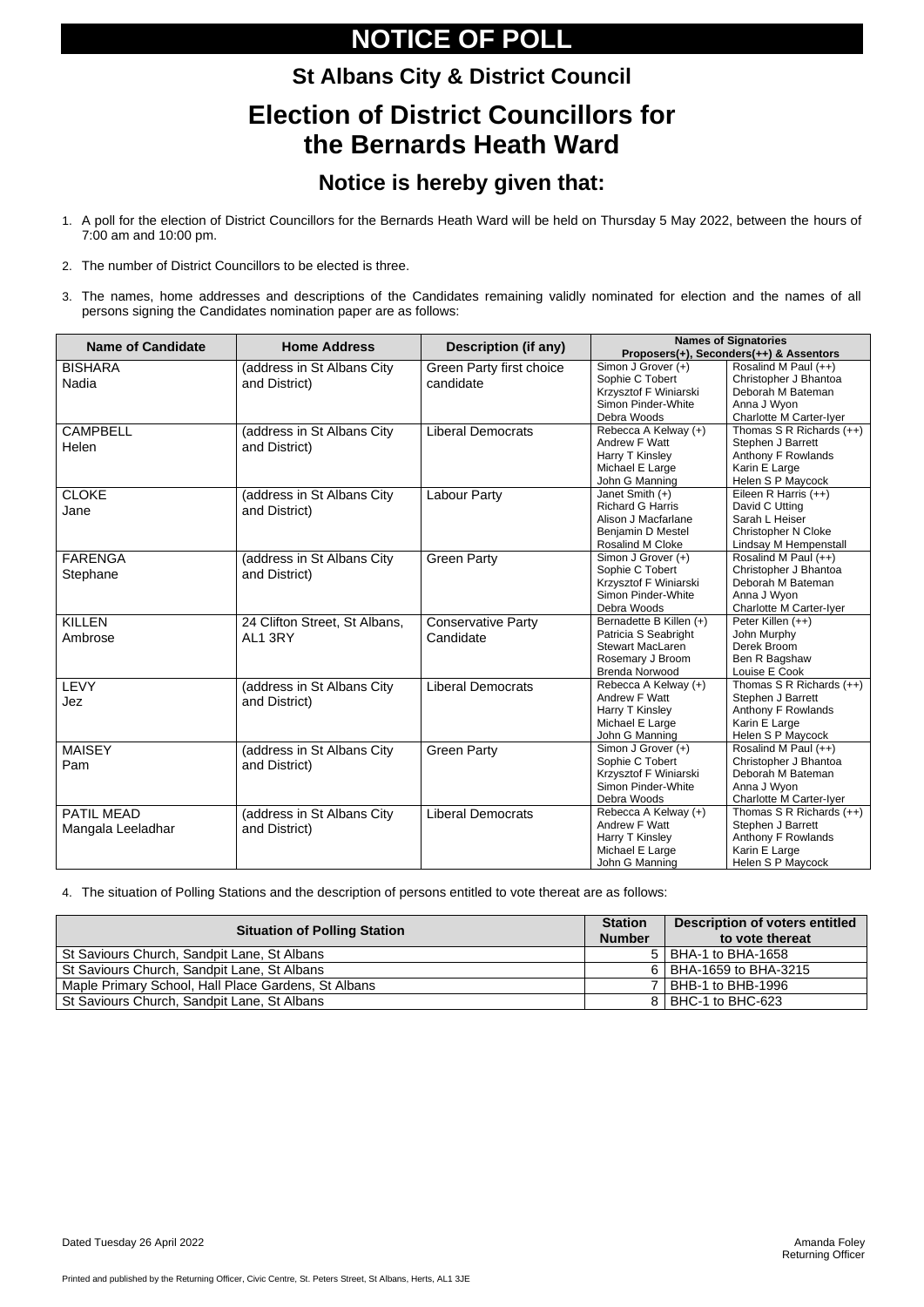Printed and published by the Returning Officer, Civic Centre, St. Peters Street, St Albans, Herts, AL1 3JE

# **NOTICE OF POLL**

# **St Albans City & District Council Election of District Councillors for the Clarence Ward**

### **Notice is hereby given that:**

- 1. A poll for the election of District Councillors for the Clarence Ward will be held on Thursday 5 May 2022, between the hours of 7:00 am and 10:00 pm.
- 2. The number of District Councillors to be elected is three.
- 3. The names, home addresses and descriptions of the Candidates remaining validly nominated for election and the names of all persons signing the Candidates nomination paper are as follows:

| <b>Name of Candidate</b>             | <b>Home Address</b>                         | <b>Description (if any)</b>                  | <b>Names of Signatories</b><br>Proposers(+), Seconders(++) & Assentors                                                |                                                                                                                |  |
|--------------------------------------|---------------------------------------------|----------------------------------------------|-----------------------------------------------------------------------------------------------------------------------|----------------------------------------------------------------------------------------------------------------|--|
| <b>BAILEY</b><br>Ed                  | (address in St Albans City<br>and District) | <b>Labour Party</b>                          | Richard W Upton (+)<br>David Allan<br>George D Marrows<br><b>Marion Savage</b><br>Godfrey S Davey                     | Jill R Upton $(++)$<br>Ann E Allan<br>Anthony C Savage<br>Sarah Pearce<br>Susan M Keeling                      |  |
| <b>FISHER</b><br><b>Matthew</b>      | (address in St Albans City<br>and District) | <b>Green Party first choice</b><br>candidate | Gregory S Riener (+)<br>Sofia M Metcalf-Riener<br>Linda E Brown<br><b>Martin Mccall</b><br>Ruth E Farenga             | Kate H Metcalf (++)<br>Tatiana N Metcalf-Riener<br>Daniel K Brown<br>Angelos A Michaelides<br>Rebecca Parslow  |  |
| <b>KALOCZI</b><br>David John         | (address in St Albans City<br>and District) | <b>Conservative Party</b><br>Candidate       | Lorraine N Kaloczi (+)<br>Peter S Norman<br>Mary A Burke<br>Rachel M Crabtree<br>Anne V Wall                          | Ann E Norman (++)<br>Alec Campbell<br>James R Crabtree<br>David N Wall<br>Guy M Young                          |  |
| <b>MADOC</b><br>Josie                | (address in St Albans City<br>and District) | <b>Liberal Democrats</b>                     | Nilima Patwardhan (+)<br>Matthew O Willis<br>Denise L Perchard<br>Anna L S Tucker<br>David C Bellingham               | Jenny M Wick (++)<br>David E Perchard<br>William D S Tucker<br>Joyce M Lusby<br>Megan Bellingham               |  |
| <b>PEDROZ</b><br><b>Mark Anthony</b> | (address in St Albans City<br>and District) | <b>Liberal Democrats</b>                     | Nilima Patwardhan (+)<br>Matthew O Willis<br>Denise L Perchard<br>Anna L S Tucker<br>David C Bellingham               | Jenny M Wick (++)<br>David E Perchard<br>William D S Tucker<br>Joyce M Lusby<br>Megan Bellingham               |  |
| <b>RIENER</b><br>Gregory S           | (address in St Albans City<br>and District) | <b>Green Party</b>                           | Kate H Metcalf (+)<br><b>Tatiana N Metcalf-Riener</b><br>Daniel K Brown<br>Angelos A Michaelides<br>Kathryn H McGrath | Sofia M Metcalf-Riener<br>$(++)$<br>Linda E Brown<br><b>Martin Mccall</b><br>Ruth E Farenga<br>Rebecca Parslow |  |
| <b>ROBERTS</b><br>Gabriel            | (address in St Albans City<br>and District) | <b>Green Party</b>                           | Gregory S Riener (+)<br>Sofia M Metcalf-Riener<br>Linda E Brown<br><b>Martin Mccall</b><br>Ruth E Farenga             | Kate H Metcalf (++)<br>Tatiana N Metcalf-Riener<br>Daniel K Brown<br>Angelos A Michaelides<br>Rebecca Parslow  |  |
| <b>WHITE</b><br><b>Chris</b>         | (address in St Albans City<br>and District) | <b>Liberal Democrats</b>                     | Nilima Patwardhan (+)<br>Matthew O Willis<br>Denise L Perchard<br>Anna L S Tucker<br>David C Bellingham               | Jenny M Wick (++)<br>David E Perchard<br>William D S Tucker<br>Joyce M Lusby<br>Megan Bellingham               |  |

4. The situation of Polling Stations and the description of persons entitled to vote thereat are as follows:

| <b>Situation of Polling Station</b>                                       |  | <b>Description of voters entitled</b><br>to vote thereat |
|---------------------------------------------------------------------------|--|----------------------------------------------------------|
| Hatfield Road Methodist Church, 133b Hatfield Road, Fleetville, St Albans |  | 9   CLA-1 to CLA-1294                                    |
| Hatfield Road Methodist Church, 133b Hatfield Road, Fleetville, St Albans |  | 10   CLA-1294/1 to CLA-2560                              |
| Fleetville Community Centre, Royal Road, St Albans                        |  | 11   CLB-1 to CLB-1167                                   |
| Ashley Church, Ashley Road, St Albans                                     |  | 12   CLC-1 to CLC-1264                                   |
| Ashley Church, Ashley Road, St Albans                                     |  | 13   CLC-1265 to CLC-2423                                |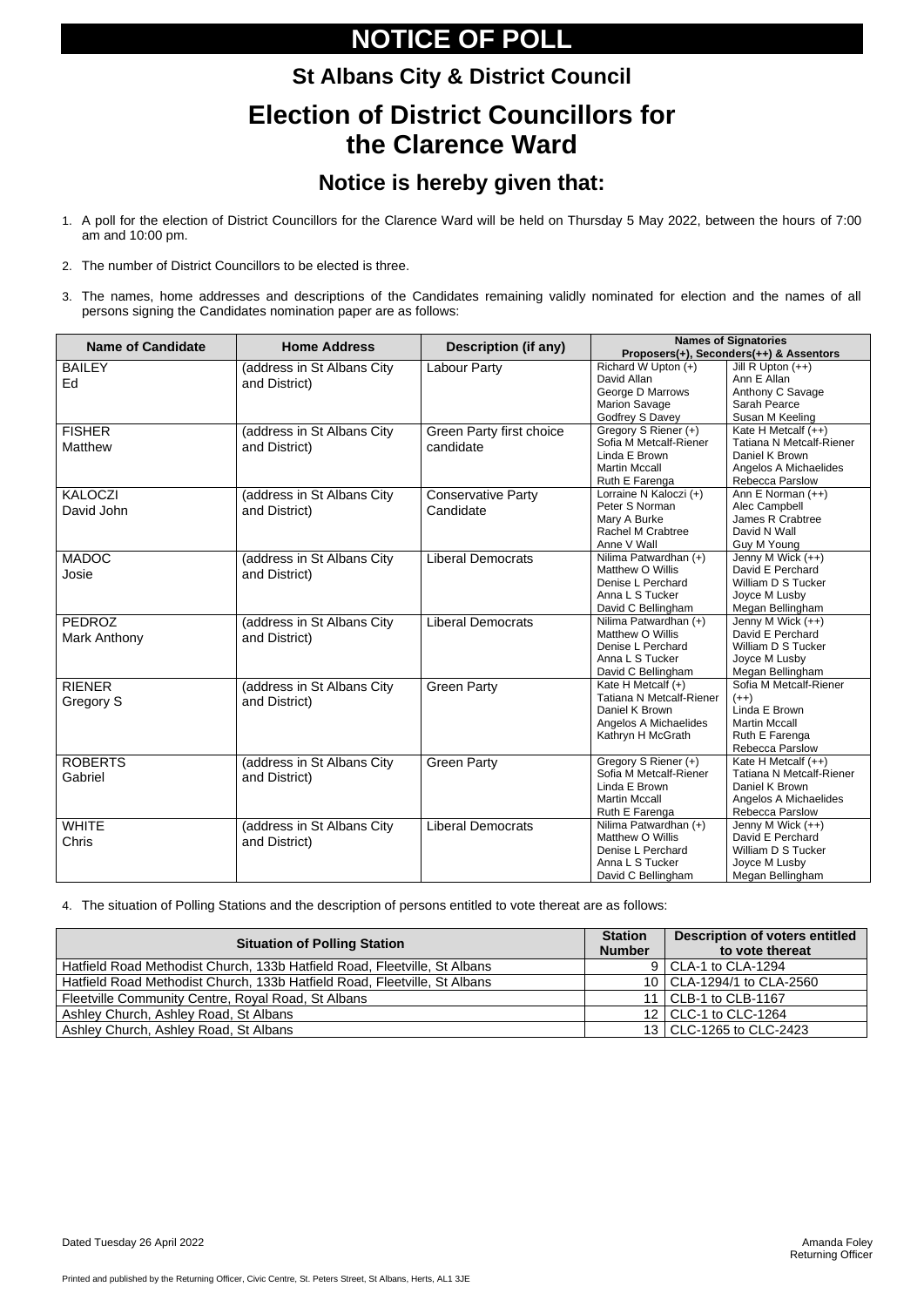Printed and published by the Returning Officer, Civic Centre, St. Peters Street, St Albans, Herts, AL1 3JE

# **NOTICE OF POLL**

# **St Albans City & District Council Election of a District Councillor for the Colney Heath Ward**

### **Notice is hereby given that:**

- 1. A poll for the election of a District Councillor for the Colney Heath Ward will be held on Thursday 5 May 2022, between the hours of 7:00 am and 10:00 pm.
- 2. The number of District Councillors to be elected is one.
- 3. The names, home addresses and descriptions of the Candidates remaining validly nominated for election and the names of all persons signing the Candidates nomination paper are as follows:

| <b>Name of Candidate</b>                 | <b>Home Address</b>                          | <b>Description (if any)</b>            | <b>Names of Signatories</b><br>Proposers(+), Seconders(++) & Assentors                                     |                                                                                                         |  |
|------------------------------------------|----------------------------------------------|----------------------------------------|------------------------------------------------------------------------------------------------------------|---------------------------------------------------------------------------------------------------------|--|
| <b>BRAZIER</b><br><b>Chris</b>           | (address in St Albans City)<br>and District) | Liberal Democrats                      | Kenneth A Bacon (+)<br>Dean Penny<br>lan J Day<br>Barry R Day<br>Julie P Gibbs                             | Mary Bacon $(++)$<br>William Kasprak<br>Elizabeth M Day<br>Sandra D Day<br><b>Christopher K Gibbs</b>   |  |
| <b>CHESTER</b><br><b>Laurence Stuart</b> | (address in St Albans City<br>and District)  | Labour Party                           | Charles L Nash (+)<br>Corinne J Doust<br>Daphne R Humbles<br>Robert Cox<br>Philip A Burns                  | Margaret L Nash (++)<br><b>Andrew C Doust</b><br>Tracey J Ruane<br>Thomas P Ruane<br>Jacqueline M Burns |  |
| <b>LEONARD</b><br><b>Graham Stanley</b>  | (address in St Albans City<br>and District)  | <b>Conservative Party</b><br>Candidate | Rebecca A Foy (+)<br>Mark Evans<br>Alison G Reeves<br>Timothy R Jones<br>Roy W Painter                     | Jane C Evans $(++)$<br>Peter H Reeves<br>Julia A Jones<br>Geraldine A Cloke<br>Margaret R Painter       |  |
| <b>PAUL</b><br><b>Rosalind Mary</b>      | (address in St Albans City)<br>and District) | <b>Green Party</b>                     | Stephen D Naunton (+)<br>Stephen J Whitman<br>Susan E Sutton<br>Diane G Marlborough<br><b>Belinda Poll</b> | Pamela J Harvey (++)<br>Jane D Whitman<br>Robert Fox<br>Angela G Hitches<br>John L Osborne              |  |

4. The situation of Polling Stations and the description of persons entitled to vote thereat are as follows:

| <b>Situation of Polling Station</b>                  | <b>Station</b><br><b>Number</b> | <b>Description of voters entitled</b><br>to vote thereat |
|------------------------------------------------------|---------------------------------|----------------------------------------------------------|
| Colney Heath Village Hall, High Street, Colney Heath |                                 | 14   CHA-1 to CHA-1319                                   |
| St Albans Rugby Club, Oaklands Lane, Smallford       |                                 | 15   CHB-1 to CHB-638                                    |
| Charles Morris Hall, Tyttenhanger Green, St Albans   |                                 | 16   CHC-1 to CHC-164                                    |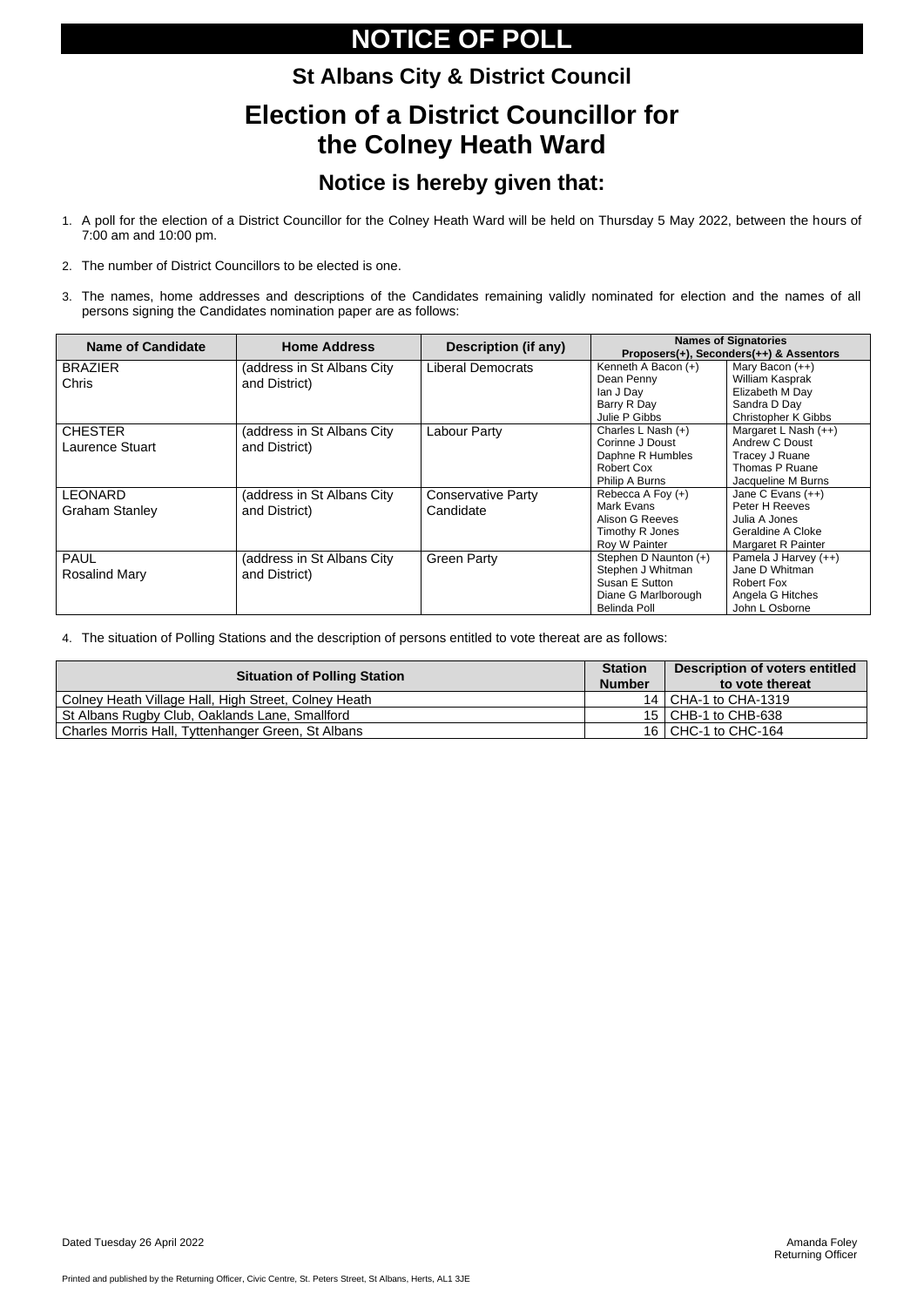Printed and published by the Returning Officer, Civic Centre, St. Peters Street, St Albans, Herts, AL1 3JE

# **NOTICE OF POLL**

# **St Albans City & District Council Election of District Councillors for the Cunningham Ward**

### **Notice is hereby given that:**

- 1. A poll for the election of District Councillors for the Cunningham Ward will be held on Thursday 5 May 2022, between the hours of 7:00 am and 10:00 pm.
- 2. The number of District Councillors to be elected is three.
- 3. The names, home addresses and descriptions of the Candidates remaining validly nominated for election and the names of all persons signing the Candidates nomination paper are as follows:

| <b>Name of Candidate</b> | <b>Home Address</b>          | <b>Description (if any)</b> | <b>Names of Signatories</b> |                                         |
|--------------------------|------------------------------|-----------------------------|-----------------------------|-----------------------------------------|
|                          |                              |                             |                             | Proposers(+), Seconders(++) & Assentors |
| <b>DONALD</b>            | 24 Meadowcroft, St Albans,   | <b>Liberal Democrats</b>    | Thomas Mcnally (+)          | Anne W Brown (++)                       |
| <b>Robert Francis</b>    | Herts, AL1 1UD               |                             | Barbara A Fullard           | Joanna G Clark                          |
|                          |                              |                             | Bruce D L Fitt              | James R Wright                          |
|                          |                              |                             | Janet M Taylor              | Jennifer A Fletcher                     |
|                          |                              |                             | Stephen P Wragg             | Malcolm J Roberts                       |
| <b>DREWITT</b>           | (address in St Albans City   | <b>Conservative Party</b>   | Phyllis Sweeny (+)          | Edward G Cox $(++)$                     |
| <b>Rachael Juliette</b>  | and District)                | Candidate                   | Wendy M Cox                 | Alan R Malin                            |
|                          |                              |                             | Gillian A F Malin           | <b>Benita Cullingford</b>               |
|                          |                              |                             | <b>Philip N Cullingford</b> | Paul A Sweeny                           |
|                          |                              |                             | Emma J Hannah               | Keith W Hannah                          |
| <b>EVERALL</b>           | 20 Milehouse Lane, St        | <b>Liberal Democrats</b>    | Robert F Donald (+)         | Elaine S Donald (++)                    |
| Roly                     | Albans, Herts, AL1 1TB       |                             | Garry W Campbell            | Mary T Campbell                         |
|                          |                              |                             | Christopher Pennelegion     | Sebastian M Stanley                     |
|                          |                              |                             | Anne Blackburn              | Andrew B Sharman                        |
|                          |                              |                             | Stephen P Wragg             | David A Blackburn                       |
| <b>FLETCHER</b>          | (address in St Albans City   | <b>Green Party</b>          | Caroline Hall (+)           | Samantha L Slade (++)                   |
| Phil                     | and District)                |                             | Ayyub Elhamri               | Fatiha Elhamri                          |
|                          |                              |                             | <b>Charles Bagnall</b>      | Maureen Bagnall                         |
|                          |                              |                             | Jocelyn Ramsey              | Clare F Harvey                          |
|                          |                              |                             | Nigel D Harvey              | Susan E Scammell                        |
| <b>HALL</b>              | (address in St Albans City   | <b>Green Party</b>          | Paul Langton (+)            | Samantha L Slade (++)                   |
| Caroline                 | and District)                |                             | Fatiha Elhamri              | Ayyub Elhamri                           |
|                          |                              |                             | <b>Charles Bagnall</b>      | Maureen Bagnall                         |
|                          |                              |                             | Jocelyn Ramsey              | Clare F Harvey                          |
|                          |                              |                             | Nigel D Harvey              | Susan E Scammell                        |
| <b>HARRISON</b>          | 53 Salisbury Ave, St Albans, | <b>Liberal Democrats</b>    | Anne W Brown (+)            | Robert F Donald (++)                    |
| Geoff                    | AL1 4TZ                      |                             | Nizaqat Khan                | Mashhood A Hussain                      |
|                          |                              |                             | Kevin Almond                | <b>Brian Fletcher</b>                   |
|                          |                              |                             | Catherine M Purcell-        | Janet Taylor                            |
|                          |                              |                             | Downes                      | Roland J Everall                        |
|                          |                              |                             | Juliet L Mcnally            |                                         |
| <b>PATON</b>             | (address in St Albans City   | <b>Labour Party</b>         | John T Metcalf (+)          | Jonathan H Bird (++)                    |
| John Mackenzie           | and District)                |                             | Margaret M Metcalf          | Theresa A Bradstreet                    |
|                          |                              |                             | Sophie E S Bird             | David Barnard                           |
|                          |                              |                             | Adrienne J Harris           | Robert D Harris                         |
|                          |                              |                             | Francesco Carotenuto        | Silvia Pinto                            |

4. The situation of Polling Stations and the description of persons entitled to vote thereat are as follows:

| <b>Situation of Polling Station</b>                          | <b>Station</b><br><b>Number</b> | Description of voters entitled<br>to vote thereat |
|--------------------------------------------------------------|---------------------------------|---------------------------------------------------|
| St Albans Community Fire Station, 153 London Road, St Albans | 17 I                            | CNA-1 to CNA-1396                                 |
| Camp Primary School, Camp Road, St Albans                    |                                 | 18   CNB-1 to CNB-1232                            |
| Camp Primary School, Camp Road, St Albans                    |                                 | 19   CNB-1233 to CNB-2443                         |
| St Lukes Church Hall, Cell Barnes Lane, St Albans            |                                 | 20   CNC-1 to CNC-1869                            |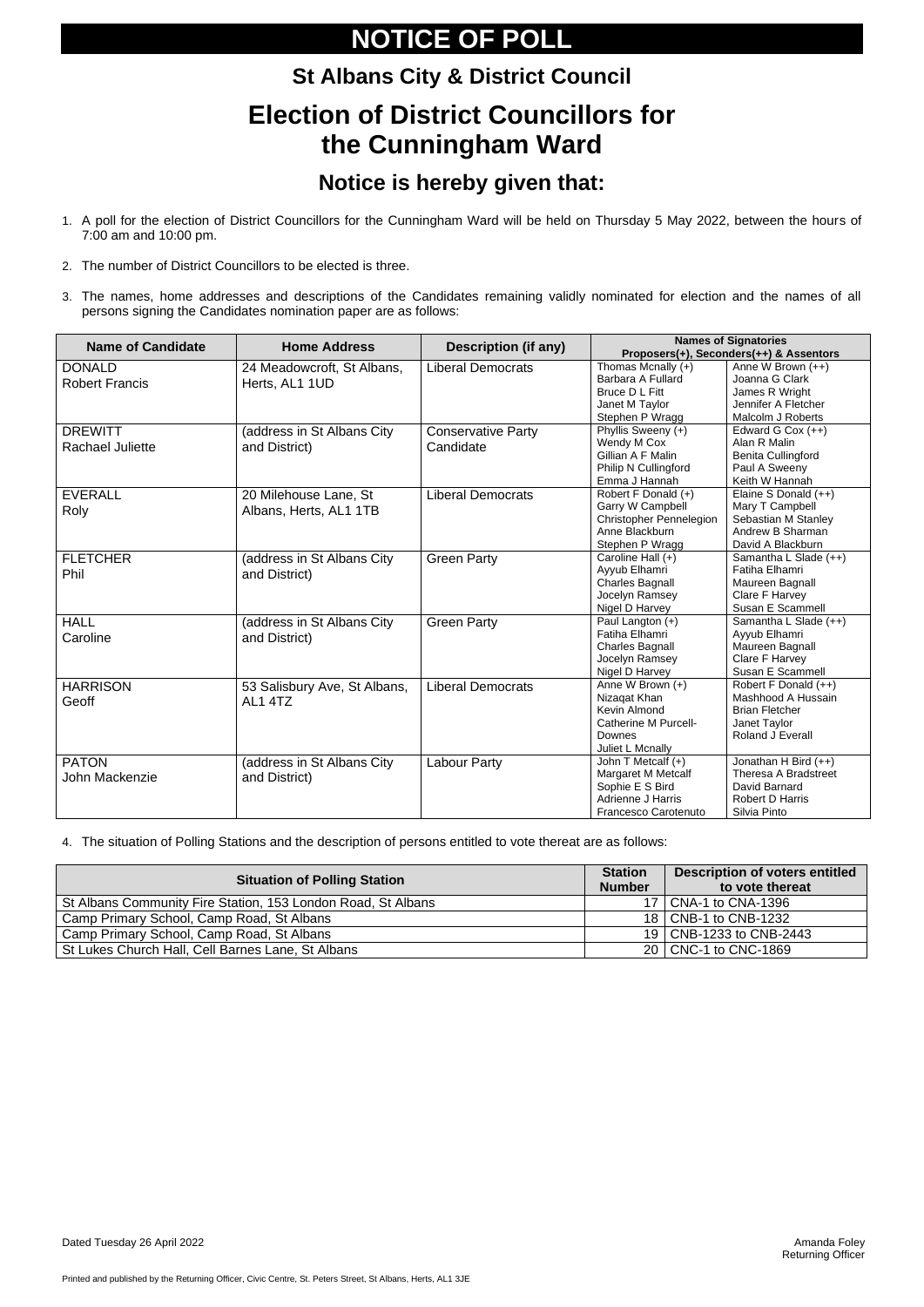Printed and published by the Returning Officer, Civic Centre, St. Peters Street, St Albans, Herts, AL1 3JE

# **NOTICE OF POLL**

### **St Albans City & District Council Election of District Councillors for the Harpenden East Ward**

### **Notice is hereby given that:**

- 1. A poll for the election of District Councillors for the Harpenden East Ward will be held on Thursday 5 May 2022, between the hours of 7:00 am and 10:00 pm.
- 2. The number of District Councillors to be elected is three.
- 3. The names, home addresses and descriptions of the Candidates remaining validly nominated for election and the names of all persons signing the Candidates nomination paper are as follows:

| <b>Name of Candidate</b> | <b>Home Address</b>        | <b>Description (if any)</b> | <b>Names of Signatories</b><br>Proposers(+), Seconders(++) & Assentors |                                      |  |
|--------------------------|----------------------------|-----------------------------|------------------------------------------------------------------------|--------------------------------------|--|
| <b>CANNING</b>           | (address in St Albans City | <b>Liberal Democrats</b>    | Harry J Hill (+)                                                       | Mhairi De Kort (++)                  |  |
| Dason                    | and District)              |                             | Paul D S Holmes                                                        | Sarah L Holmes                       |  |
|                          |                            |                             | Daniel E Cave                                                          | Heather J Nye                        |  |
|                          |                            |                             | <b>Melanie Collins</b>                                                 | <b>Glenn M Stewart</b>               |  |
|                          |                            |                             | Elizabeth A Coleby                                                     | Kate Netherton                       |  |
| DE KORT                  | (address in St Albans City | <b>Liberal Democrats</b>    | Harry J Hill $(+)$                                                     | Mhairi De Kort (++)                  |  |
| <b>Paul David</b>        | and District)              |                             | Paul D S Holmes                                                        | Sarah L Holmes                       |  |
|                          |                            |                             | Daniel E Cave                                                          | Heather J Nye                        |  |
|                          |                            |                             | <b>Melanie Collins</b>                                                 | <b>Glenn M Stewart</b>               |  |
|                          |                            |                             | Elizabeth A Coleby                                                     | Kate Netherton                       |  |
| <b>GILLEN</b>            | (address in St Albans City | <b>Labour Party</b>         | Gavin J S Ross (+)<br><b>Konrad S Caulkett</b>                         | Clive R Goodhall (++)                |  |
| <b>Christopher Hugh</b>  | and District)              |                             | Nicholas R Laurenson                                                   | Adrian J King<br>Mari Waters         |  |
|                          |                            |                             | <b>Rita Mulcock</b>                                                    | Elizabeth Papakyriacou               |  |
|                          |                            |                             | Geraldine R Archbold-                                                  | Rosemary E Ross                      |  |
|                          |                            |                             | Shore                                                                  |                                      |  |
| <b>HERITAGE</b>          | 5 Sibley Ave, Harpenden,   | The Conservative Party      | Stephen Maynard (+)                                                    | Paul A Klein (++)                    |  |
| <b>Teresa Catherine</b>  | Herts, AL5 1HE             | Candidate                   | <b>Ronald F Gaines</b>                                                 | Amanda B Gaines                      |  |
|                          |                            |                             | Kenneth M Scott                                                        | Elizabeth B Scott                    |  |
|                          |                            |                             | Rosemary A Farmer                                                      | Charles K H Davison                  |  |
|                          |                            |                             | Vivienne Davison                                                       | Jean E Stratford                     |  |
| <b>LIVER</b>             | (address in St Albans City | <b>Liberal Democrats</b>    | Harry J Hill $(+)$                                                     | Mhairi De Kort (++)                  |  |
| Pip                      | and District)              |                             | Paul D S Holmes                                                        | Sarah L Holmes                       |  |
|                          |                            |                             | Daniel E Cave                                                          | Heather J Nye                        |  |
|                          |                            |                             | <b>Melanie Collins</b>                                                 | <b>Glenn M Stewart</b>               |  |
|                          |                            |                             | Elizabeth A Coleby                                                     | Kate Netherton                       |  |
| <b>MAYNARD</b>           | 12 Granby Avenue,          | The Conservative Party      | Stephen Maynard (+)                                                    | Paul A Klein (++)                    |  |
| Mary                     | Harpenden, Herts, AL5 5QR  | Candidate                   | Amanda B Gaines<br>Kenneth M Scott                                     | Ronald F Gaines<br>Elizabeth B Scott |  |
|                          |                            |                             | Rosemary A Farmer                                                      | Charles K H Davison                  |  |
|                          |                            |                             | Vivienne Davison                                                       | Jean E Stratford                     |  |
| <b>MITCHELL</b>          | (address in St Albans City | The Conservative Party      | Stephen Maynard (+)                                                    | Paul A Klein (++)                    |  |
|                          |                            |                             | <b>Ronald F Gaines</b>                                                 | Amanda B Gaines                      |  |
| Kieran                   | and District)              | Candidate                   | Kenneth M Scott                                                        | Elizabeth B Scott                    |  |
|                          |                            |                             | Rosemary A Farmer                                                      | Charles K H Davison                  |  |
|                          |                            |                             | Vivienne Davison                                                       | Jean E Stratford                     |  |
| <b>TROUGHTON</b>         | (address in St Albans City | <b>Green Party</b>          | Louise M Schlich (+)                                                   | Alexander H Schlich (++)             |  |
| lan                      | and District)              |                             | Gordon N Kennedy                                                       | <b>Edward N M Kennedy</b>            |  |
|                          |                            |                             | Tracey L Kennedy                                                       | Andrew V Clarke                      |  |
|                          |                            |                             | Rebecca Clarke                                                         | Sarah J Griffith                     |  |
|                          |                            |                             | Lucinda J Coleman                                                      | Stephen J A Webster                  |  |

4. The situation of Polling Stations and the description of persons entitled to vote thereat are as follows:

| <b>Situation of Polling Station</b>                 | <b>Station</b><br><b>Number</b> | <b>Description of voters entitled</b><br>to vote thereat |
|-----------------------------------------------------|---------------------------------|----------------------------------------------------------|
| Batford Memorial Hall, Tallents Crescent, Harpenden | 21 <sup>1</sup>                 | <b>HEA-1 to HEA-1546</b>                                 |
| Crabtree Church, Crabtree Lane, Harpenden           | 22 <sub>1</sub>                 | HEB-1 to HEB-1198                                        |
| Crabtree Church, Crabtree Lane, Harpenden           | 23 <sub>1</sub>                 | HEB-1200 to HEB-2298                                     |
| All Saints Church Hall, Station Road, Harpenden     | 24 <sub>1</sub>                 | HEC-1 to HEC-1795                                        |
| All Saints Church Hall, Station Road, Harpenden     | 24 <sup>1</sup>                 | HED-1 to HED-110                                         |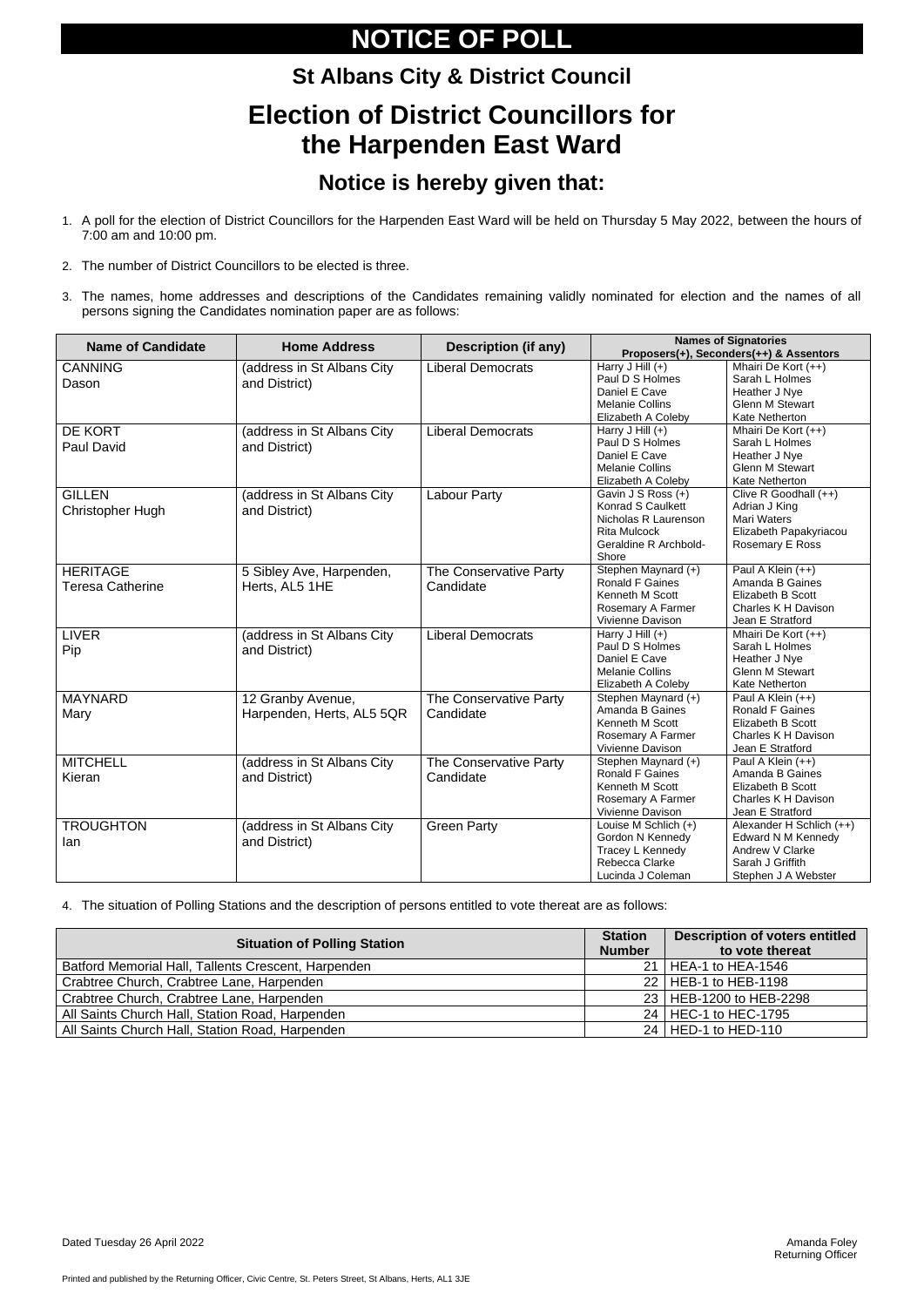Printed and published by the Returning Officer, Civic Centre, St. Peters Street, St Albans, Herts, AL1 3JE

# **NOTICE OF POLL**

### **St Albans City & District Council Election of District Councillors for the Harpenden North & Rural Ward**

### **Notice is hereby given that:**

- 1. A poll for the election of District Councillors for the Harpenden North & Rural Ward will be held on Thursday 5 May 2022, between the hours of 7:00 am and 10:00 pm.
- 2. The number of District Councillors to be elected is three.
- 3. The names, home addresses and descriptions of the Candidates remaining validly nominated for election and the names of all persons signing the Candidates nomination paper are as follows:

| <b>Name of Candidate</b>              | <b>Home Address</b>                                       | <b>Description (if any)</b>         | <b>Names of Signatories</b><br>Proposers(+), Seconders(++) & Assentors                                               |                                                                                                             |  |
|---------------------------------------|-----------------------------------------------------------|-------------------------------------|----------------------------------------------------------------------------------------------------------------------|-------------------------------------------------------------------------------------------------------------|--|
| <b>COUSIN</b><br>Paul                 | (address in St Albans City<br>and District)               | The Conservative Party<br>Candidate | Georgina R Northcroft<br>$(+)$<br>Simon H B Bray-Stacey<br>Ewa D Wozniak<br>Paul D Wright<br><b>Catherine Firmin</b> | Peter H Northcroft (++)<br>Kathryn Z Bray-Stacey<br>Rosie K Healy<br>Jessica J Jackson<br>Tim Firmin        |  |
| D'ROSARIO<br>Alexia Rowena Madeleine  | (address in St Albans City<br>and District)               | The Conservative Party<br>Candidate | Amanda D De Lange (+)<br>Alison J Bryant<br>Jacqueline A Falconer<br>Emma De Lange<br>Suzanne J Rose                 | David S De Lange (++)<br>John Bryant<br>Alan R Falconer<br>Andrew D Rose<br>Jemima Miller                   |  |
| <b>FOLWELL</b><br>Stephen             | (address in St Albans City<br>and District)               | <b>Green Party</b>                  | Kyle D Riley $(+)$<br>Sally-Anne Riley<br>Martin B Chisholm<br>Miranda J Francis<br>Andrew Speight                   | Leslie R Riley $(++)$<br>Lisa J Tull<br>Terence H Rider<br>Lesley J Golding<br>Amanda Reed                  |  |
| <b>MOORE</b><br>Ed                    | Beech House, 19a<br>Roundwood Park,<br>Harpenden, AL5 3AB | <b>Liberal Democrats</b>            | Clare J Moore (+)<br>Jonathan L Carr<br>Anne T Brooks<br><b>Robert Lind</b><br>Peter Button                          | Jane M Hyman (++)<br>John Brooks<br>Nicole M Lind<br>Jane A Button<br>Georgia E Button                      |  |
| <b>PAWLE</b><br><b>Bert</b>           | 9 Bramble Close,<br>Harpenden, AL5 4AN                    | The Conservative Party<br>Candidate | Jane S Crossland (+)<br>Linda M Haigh<br>Christofa N Fellas<br>Tina Cameron<br>Pauline M Cheema                      | Margaret J Taylor (++)<br>Wassim H M Matta<br>Carole A Cox<br>Thomas L Crossland<br>Anthony P Grover        |  |
| <b>ROHALE</b><br>Ayesha               | (address in Welwyn Hatfield<br>Borough)                   | <b>Liberal Democrats</b>            | Edward J Moore (+)<br>Jane M Hyman<br>John Brooks<br>Nicole M Lind<br>Jane A Button                                  | Clare J Moore (++)<br>Jonathan L Carr<br>Anne T Brooks<br><b>Robert Lind</b><br>Peter Button                |  |
| <b>SPIRI</b><br>Linda Ann             | (address in St Albans City<br>and District)               | <b>Labour Party</b>                 | Elaine O'Brien $(+)$<br>Marjorie Cotton<br>Hugh S Fricker<br>Christopher Brooker<br>Jenny Cunningham-<br>Smith       | Harry J Ridgewell (++)<br>John K Cotton<br>Marie-Louise Howe<br>Chris O'Brien<br><b>Richard D Ridgewell</b> |  |
| <b>WHITTOME</b><br>Candy              | (address in St Albans City<br>and District)               | <b>Green Party</b>                  | Kyle D Riley $(+)$<br>Sally-Anne Riley<br>Martin B Chisholm<br>Miranda J Francis<br>Andrew Speight                   | Leslie R Riley $(++)$<br>Lisa J Tull<br>Terence H Rider<br>Lesley J Golding<br>Amanda Reed                  |  |
| <b>WREN</b><br><b>Allison Frances</b> | (address in St Albans City<br>and District)               | <b>Liberal Democrats</b>            | Richard A Scott (+)<br><b>Tracy Mason-Scott</b><br>John Brooks<br>Patrick Poupard<br>Zoe F Galvin                    | Martin P Russ (++)<br>Anne T Brooks<br>Maureen Poupard<br><b>Edward J Moore</b><br>John N Galvin            |  |

4. The situation of Polling Stations and the description of persons entitled to vote thereat are as follows:

| <b>Situation of Polling Station</b>             | <b>Station</b><br><b>Number</b> | <b>Description of voters entitled</b><br>to vote thereat |
|-------------------------------------------------|---------------------------------|----------------------------------------------------------|
| Wood End School, Yeomans Avenue, Harpenden      | 25 <sub>1</sub>                 | HNA-1 to HNA-333                                         |
| Wood End School, Yeomans Avenue, Harpenden      |                                 | 25   HNB-1 to HNB-1951                                   |
| Wood End School, Yeomans Avenue, Harpenden      |                                 | 26   HNB-1953 to HNB-3846                                |
| All Saints Church Hall, Station Road, Harpenden | 27 <sup>1</sup>                 | <b>HNC-1 to HNC-1717</b>                                 |

Dated Tuesday 26 April 2022 Amanda Foley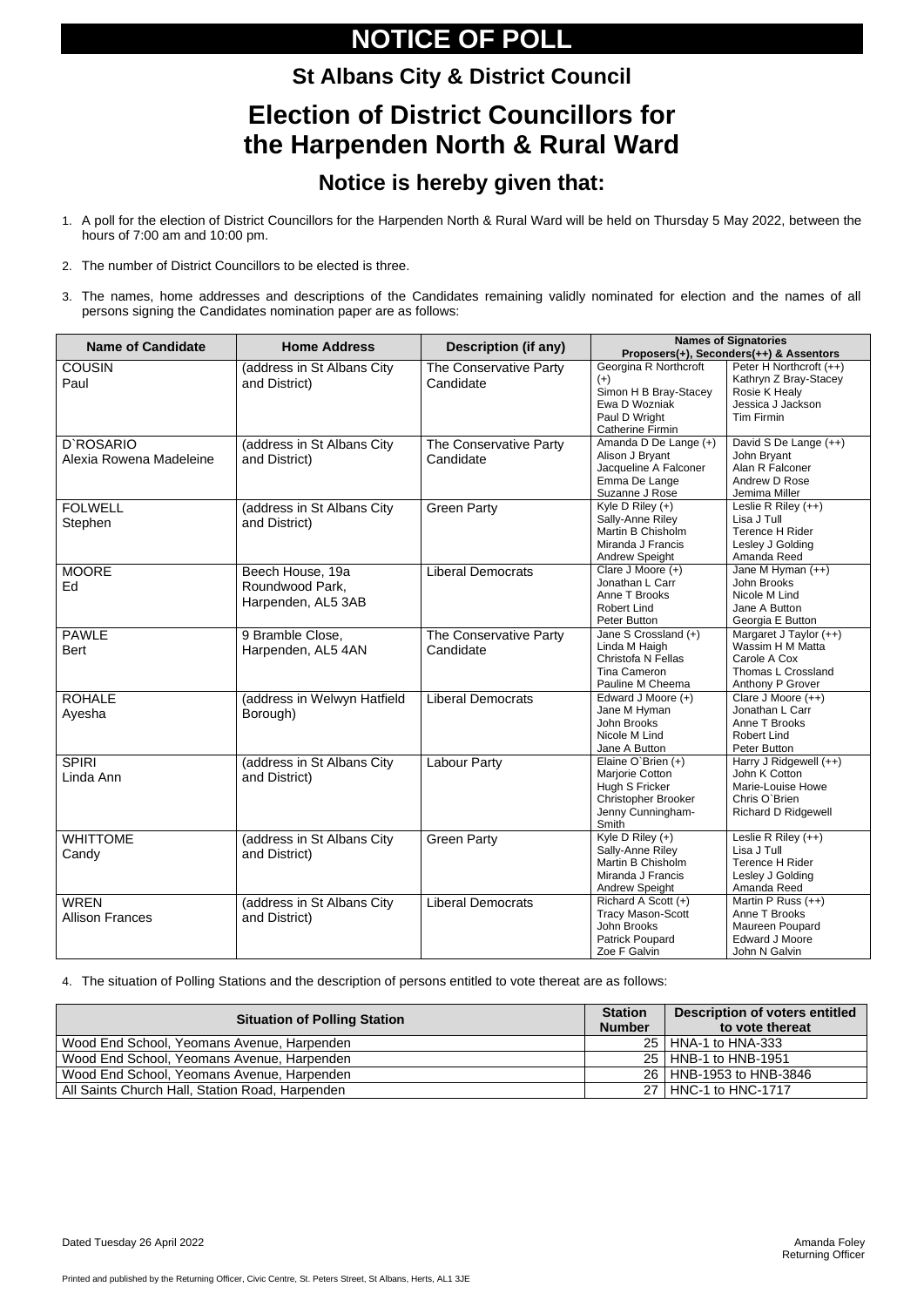Printed and published by the Returning Officer, Civic Centre, St. Peters Street, St Albans, Herts, AL1 3JE

# **NOTICE OF POLL**

# **St Albans City & District Council Election of District Councillors for the Harpenden South Ward**

### **Notice is hereby given that:**

- 1. A poll for the election of District Councillors for the Harpenden South Ward will be held on Thursday 5 May 2022, between the hours of 7:00 am and 10:00 pm.
- 2. The number of District Councillors to be elected is three.
- 3. The names, home addresses and descriptions of the Candidates remaining validly nominated for election and the names of all persons signing the Candidates nomination paper are as follows:

| <b>Name of Candidate</b>                      | <b>Home Address</b>                              | <b>Description (if any)</b>         | <b>Names of Signatories</b><br>Proposers(+), Seconders(++) & Assentors                                    |                                                                                                                |  |
|-----------------------------------------------|--------------------------------------------------|-------------------------------------|-----------------------------------------------------------------------------------------------------------|----------------------------------------------------------------------------------------------------------------|--|
| <b>BEASHEL</b><br><b>Mark Nicholas</b>        | 2 Oakview Close,<br>Harpenden, Herts, AL5 2PP    | The Conservative Party<br>Candidate | Teresa C Heritage (+)<br>Rowena M D'Rosario<br>Alexia R D'Rosario<br>Rhiannon L Fletcher<br>Paul A Cousin | David P Heritage (++)<br>Paul J Badcock<br>Sheila M Beashel<br>Jonathan W Fletcher<br>Rebecca L Cousin         |  |
| <b>CREW</b><br>David Earnee                   | (address in St Albans City)<br>and District)     | <b>Labour Party</b>                 | David W Lawlor (+)<br><b>Gudrun Lawlor</b><br>James I Hunter<br>Elaine A Naughten<br>Andrew S Mclean      | Alastair M Weston (++)<br>David M Josephs<br>Callum F Allaway North<br>Mark A Thornton<br>Kirsten Lawlor       |  |
| <b>ELLIS</b><br><b>Brian</b>                  | 7 Penny Croft, Harpenden,<br>AL5 2PD             | The Conservative Party<br>Candidate | Teresa C Heritage (+)<br>Mark N Beashel<br>Roderick A Cooley<br><b>Stuart M Ross</b><br>Susan M Andrews   | David P Heritage (++)<br>Sheila M Beashel<br>Annamaria Ross<br><b>Richard J Andrews</b><br>Roona L Ellis       |  |
| <b>GALVIN</b><br>Zoe Frances                  | 21 Bloomfield Road,<br>Harpenden, Herts, AL5 4DD | <b>Liberal Democrats</b>            | Philippa J Liver (+)<br>Ivor J S Canning<br>Stephanie A Russell<br>Sally C Sunkel<br>Madeleine S Liver    | Mieke M Kooij (++)<br>Susan J N Edwards<br><b>Clive M Russell</b><br>Heinz P Sunkel<br>John R Liver            |  |
| <b>HERITAGE</b><br><b>David Peter</b>         | 5 Sibley Ave, Harpenden,<br>Herts, AL5 1HE       | The Conservative Party<br>Candidate | Mark N Beashel (+)<br>Roderick A Cooley<br><b>Bernice G Waldren</b><br>Joanne Lomax<br><b>Brian Ellis</b> | Teresa C Heritage (++)<br>Michael H Wiseman<br><b>Grant R Mill</b><br>Virginia A St John Glew<br>Roona L Ellis |  |
| <b>LEONARD</b><br>Sally                       | (address in St Albans City<br>and District)      | <b>Green Party</b>                  | Jon B Perry $(+)$<br>Michael T Tookey<br>Natalie F Kochs<br>Seamus Barry<br>Darryl R W Thomson            | Alexander L Syme (++)<br>Lynda Timberlake<br>Rebecca J Barry<br>Louisa J Wood<br>Julia J Clarke                |  |
| <b>LIVER</b><br>Maddie                        | (address in St Albans City<br>and District)      | <b>Liberal Democrats</b>            | John R Liver (+)<br>Allison F Wren<br>Susan J N Edwards<br>Stephanie A Russell<br>Maria L Moyses          | Philippa J Liver (++)<br>Olivia Crangle<br>Ivor J S Canning<br>Clive M Russell<br>Andrew E Holland             |  |
| <b>MCQUADE</b><br>Anne                        | (address in St Albans City<br>and District)      | <b>Green Party</b>                  | Jon B Perry $(+)$<br>Anne Mulcahy<br>Lynda Timberlake<br>Rebecca J Barry<br>Louisa J Wood                 | Alexander L Syme (++)<br>Michael T Tookey<br>Natalie F Kochs<br>Seamus Barry<br>Julia J Clarke                 |  |
| <b>PRIGGEN</b><br><b>Melanie Woutera Lucy</b> | (address in St Albans City<br>and District)      | <b>Liberal Democrats</b>            | John R Liver (+)<br>Philippa J Liver<br>Olivia Crangle<br>Susan J N Edwards<br>Clive M Russell            | Madeleine S Liver (++)<br>Allison F Wren<br>Ivor J S Canning<br>Stephanie A Russell<br>Maria L Moyses          |  |

4. The situation of Polling Stations and the description of persons entitled to vote thereat are as follows:

| <b>Situation of Polling Station</b>             |  | <b>Description of voters entitled</b><br>to vote thereat |
|-------------------------------------------------|--|----------------------------------------------------------|
| Park Hall, Leyton Road, Harpenden               |  | 28   HSA-1 to HSA-1319                                   |
| St John's Church Hall, St Johns Road, Harpenden |  | 29   HSB-1 to HSB-2079                                   |
| St John's Church Hall, St Johns Road, Harpenden |  | 30   HSB-2080 to HSB-4105                                |
| St John's Church Hall, St Johns Road, Harpenden |  | 30   HSC-1 to HSC-201                                    |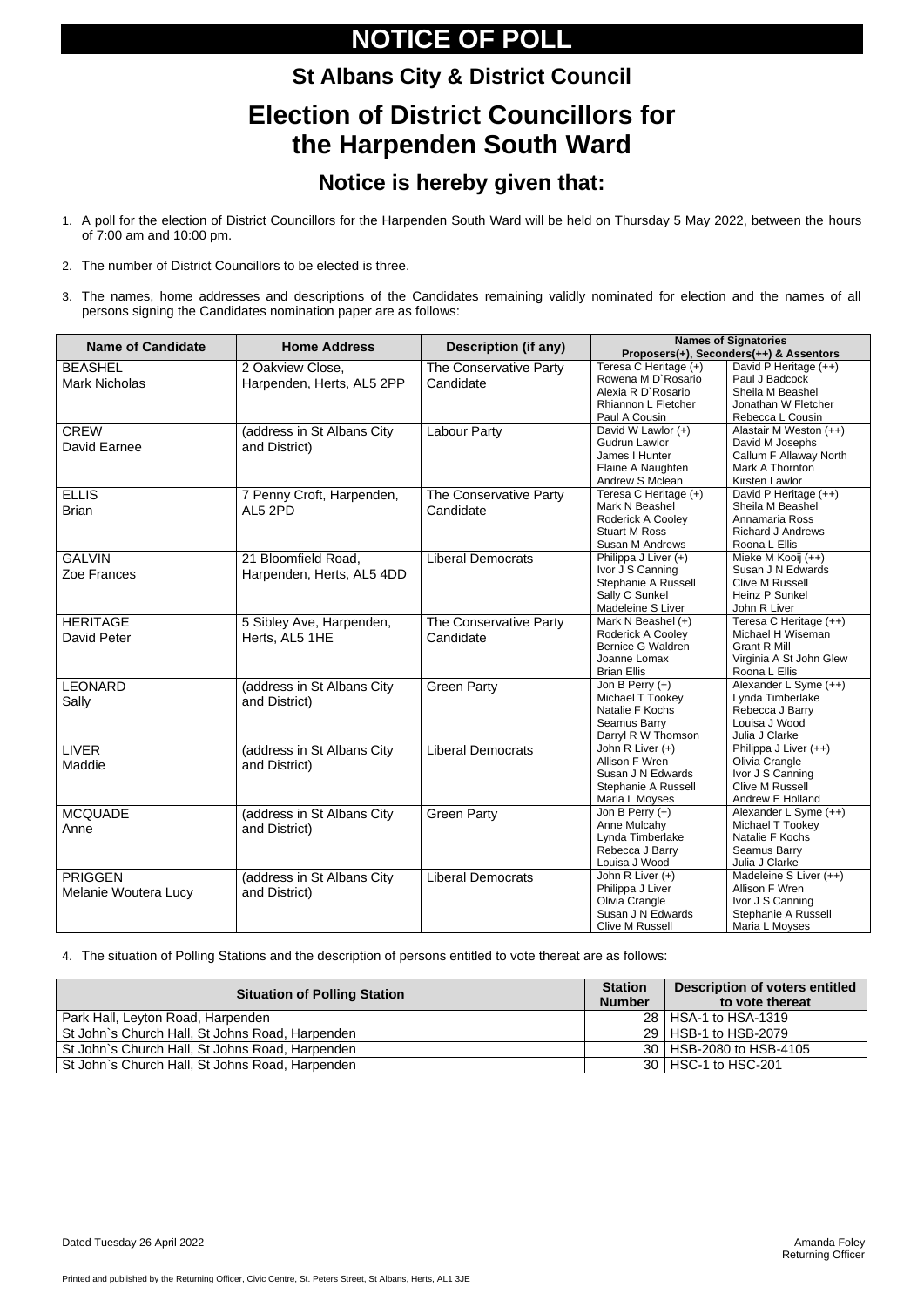# **NOTICE OF POLL**

# **St Albans City & District Council Election of District Councillors for the Harpenden West Ward**

### **Notice is hereby given that:**

- 1. A poll for the election of District Councillors for the Harpenden West Ward will be held on Thursday 5 May 2022, between the hours of 7:00 am and 10:00 pm.
- 2. The number of District Councillors to be elected is three.
- 3. The names, home addresses and descriptions of the Candidates remaining validly nominated for election and the names of all persons signing the Candidates nomination paper are as follows:

| <b>Name of Candidate</b>               | <b>Home Address</b>                                     | <b>Description (if any)</b>           | <b>Names of Signatories</b><br>Proposers(+), Seconders(++) & Assentors                                   |                                                                                                                                        |  |
|----------------------------------------|---------------------------------------------------------|---------------------------------------|----------------------------------------------------------------------------------------------------------|----------------------------------------------------------------------------------------------------------------------------------------|--|
| <b>COWLEY</b><br>Matt                  | 86 Overstone Road,<br>Harpenden, AL5 5PJ                | The Conservative Party<br>Candidate   | Julian F Daly $(+)$<br>Roger H Butterworth<br>Alan R Bostock<br>John D Williams<br>lan T Kosky           | Nigel J C Turnbull (++)<br>Sharon L Scriven<br>Nicholas P Verity<br>Nicola K Linacre<br>Catherine M Daly                               |  |
| <b>DALY</b><br><b>Julian Francis</b>   | 50 West Common,<br>Harpenden, Hertfordshire,<br>AL5 2JW | The Conservative Party<br>Candidate   | Matthew R Cowley (+)<br>Roger H Butterworth<br>Alan R Bostock<br>John D Williams<br>lan T Kosky          | Nigel J C Turnbull (++)<br>Sharon L Scriven<br>Nicholas P Verity<br>Nicola K Linacre<br>Catherine M Daly                               |  |
| <b>GALVIN</b><br>John Noel Peter       | 21 Bloomfield Road,<br>Harpenden, Herts, AL5 4DD        | <b>Liberal Democrats</b>              | Lucy D Hinchliffe (+)<br>Philip S Gaskell<br>Carolyn P Sarrau<br>Thomas R Hinchliffe<br>Robin C A Haynes | Fiona E Gaskell (++)<br>Jeffrey K Phillips<br><b>Emily C Collins</b><br>Kenneth Murray<br>Gillian J Haynes                             |  |
| <b>GASKELL</b><br>Fiona Elisabeth      | (address in St Albans City<br>and District)             | <b>Liberal Democrats</b>              | Gillian J Haynes (+)<br>Philip S Gaskell<br>Neil M Townsend<br>Rachel S Hoddinott<br>Ann E Halstead      | Robin C A Haynes (++)<br>Ruth C M Townsend<br>John P Maloney<br>Andrew N F Hoddinott<br>Sonya Fraser                                   |  |
| <b>GRIFFITHS</b><br>Susan              | 11 Coldharbour Lane,<br>Harpenden, AL5 4NQ              | The Conservative Party<br>Candidate   | Julian F Daly (+)<br>Nigel J C Turnbull<br>Sharon L Scriven<br>Nicholas P Verity<br>Nicola K Linacre     | Matthew R Cowley (++)<br>Roger H Butterworth<br>Alan R Bostock<br>John D Williams<br>lan T Kosky                                       |  |
| <b>HAYNES</b><br>Gill                  | 41 Claygate Avenue,<br>Harpenden, Herts, AL5 2HE        | <b>Liberal Democrats</b>              | Victoria Paczek (+)<br>Robin C A Haynes<br>Alison J Huck<br>Philip S Gaskell<br>Lucy D Hinchliffe        | Phillippa J Mole Pollard<br>$(++)$<br>Mathieu C H Poitrat<br>Rachmaninoff<br>Fiona E Gaskell<br>Suheil Shahryar<br>Elizabeth K Clayden |  |
| <b>MOURA</b><br>Philip                 | (address in St Albans City<br>and District)             | <b>Labour Party</b>                   | Colin T Walker (+)<br>Jonathan P Flowers<br><b>Brian A Webb</b><br>Kevin W Coleman<br>Peter J Housden    | Amelia J Whitehouse (++)<br>Paul Steele<br>Stuart G Robson<br>Sally A Bunce<br>Benjamin J Dearman                                      |  |
| <b>RILEY</b><br>Kyle                   | (address in St Albans City)<br>and District)            | Green Party first choice<br>candidate | Quentin L Riley (+)<br>Daniel J Le Blond<br>James Croxford<br>Johannah Dickson<br><b>Mark Ffoulkes</b>   | Jillian D Riley $(++)$<br>Mary Smith<br>Samuel Lowe<br>Lynn Rogers<br>Jane B Lowe                                                      |  |
| <b>SCHLICH</b><br>Louise               | (address in St Albans City<br>and District)             | <b>Green Party</b>                    | Quentin L Riley (+)<br>Daniel J Le Blond<br>James Croxford<br>Johannah Dickson<br><b>Mark Ffoulkes</b>   | Jillian D Riley (++)<br>Mary Smith<br>Samuel Lowe<br>Lynn Rogers<br>Jane B Lowe                                                        |  |
| <b>WATHEN</b><br><b>Julian William</b> | (address in St Albans City<br>and District)             | <b>Green Party</b>                    | Quentin L Riley (+)<br>Daniel J Le Blond<br>James Croxford<br>Johannah Dickson<br><b>Mark Ffoulkes</b>   | Jillian D Riley $(++)$<br>Mary Smith<br>Samuel Lowe<br>Lynn Rogers<br>Jane B Lowe                                                      |  |

4. The situation of Polling Stations and the description of persons entitled to vote thereat are as follows:

| <b>Situation of Polling Station</b>                            | <b>Station</b><br><b>Number</b> | <b>Description of voters entitled</b><br>to vote thereat |
|----------------------------------------------------------------|---------------------------------|----------------------------------------------------------|
| Eric Morecombe Centre, Rothamsted Park, Leyton Road, Harpenden | 31                              | HWA-1 to HWA-1374                                        |
| St Nicholas Church Hall, Church Green, Harpenden               |                                 | 32 HWB-1 to HWB-1252                                     |
| St Nicholas Church Hall, Church Green, Harpenden               |                                 | 33 HWB-1254/1 to HWB-2405                                |
| Harpenden Trust Centre, 90 Southdown Road, Harpenden, Herts    |                                 | 34   HWC-1 to HWC-1520                                   |
| Harpenden Trust Centre, 90 Southdown Road, Harpenden, Herts    |                                 | 35   HWC-1522 to HWC-2304                                |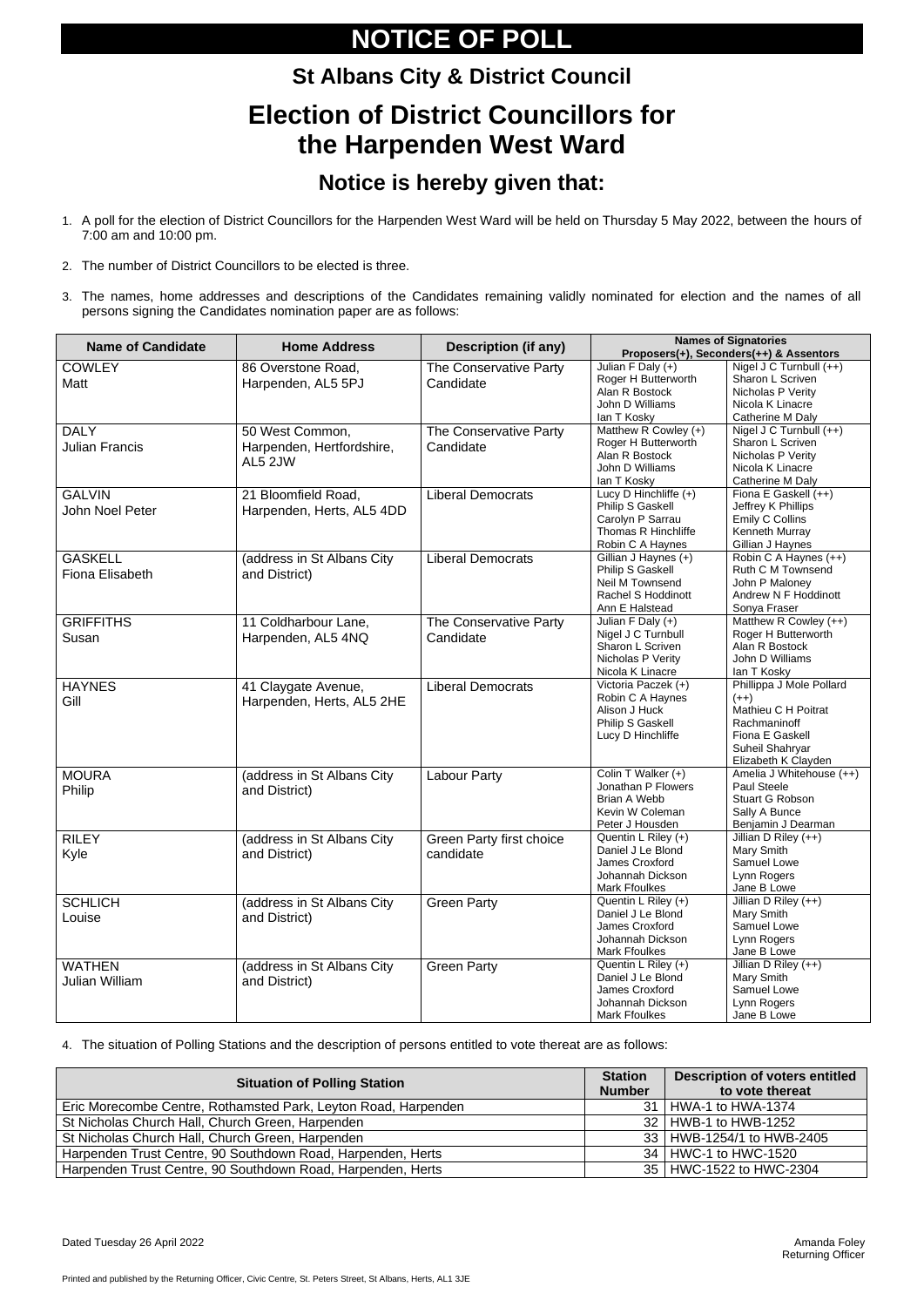Printed and published by the Returning Officer, Civic Centre, St. Peters Street, St Albans, Herts, AL1 3JE

# **NOTICE OF POLL**

# **St Albans City & District Council Election of District Councillors for the Hill End Ward**

### **Notice is hereby given that:**

- 1. A poll for the election of District Councillors for the Hill End Ward will be held on Thursday 5 May 2022, between the hours of 7:00 am and 10:00 pm.
- 2. The number of District Councillors to be elected is three.
- 3. The names, home addresses and descriptions of the Candidates remaining validly nominated for election and the names of all persons signing the Candidates nomination paper are as follows:

| <b>Name of Candidate</b>                   | <b>Home Address</b>                          | <b>Description (if any)</b>            | <b>Names of Signatories</b><br>Proposers(+), Seconders(++) & Assentors                                        |                                                                                                                    |  |
|--------------------------------------------|----------------------------------------------|----------------------------------------|---------------------------------------------------------------------------------------------------------------|--------------------------------------------------------------------------------------------------------------------|--|
| <b>BAKER</b><br>Lesley                     | (address in St Albans City<br>and District)  | <b>Green Party</b>                     | Marianne R Jordan (+)<br>John L Goode<br>Michael H Walton<br>Andrew C Greening                                | Patricia A Murphy (++)<br>Peter J Lake<br>Karin Friedli<br>John-Adrian Pipe                                        |  |
| <b>BHARADIA</b><br>Sudha                   | (address in St Albans City<br>and District)  | <b>Conservative Party</b><br>Candidate | Daniela Pipe<br>Helal U Choudhury (+)<br>John Clifford<br>Pauline A Barnes<br><b>Graham N Westley</b>         | Karen Woollett<br>Adrian P Hinks (++)<br>Peter R Cowland<br>James D Watson<br>Lesley S Cowland                     |  |
| <b>CLARK</b><br>Steven Roger               | (address in St Albans City<br>and District)  | <b>Labour Party</b>                    | Emma V Watson<br>Kathleen Meely (+)<br>Kevin J Went<br>Jack Anderson<br><b>Timothy Parsons</b><br>Steven Jack | Strafford T Watson<br>Samuel J Went (++)<br>Adam J Robertson<br>Matilda R P McHarry<br>Sinead Jack<br>Julie Curtis |  |
| <b>COOK</b><br>Peter Alister Evan          | 20 Maslen Road, St Albans,<br>AL4 0GT        | Independent                            | Alison C Cook (+)<br>Kieran T Mcdonagh<br>John J Molloy<br>Judy M Mulroney<br>Julie A Holmes                  | Alexandra B F Cook (++)<br>Kevin J Barnes<br>Cheryl S Molloy<br>Alan A Mulroney<br>lan Holmes                      |  |
| <b>DAY</b><br>Jamie                        | 42 Tyttenhanger Green, St<br>Albans, AL4 0RW | <b>Liberal Democrats</b>               | Mark A Pedroz (+)<br>Madeleine R Scanlan<br>Thomas Spaven<br>Aubrey B Lawrence<br><b>Nicky Stephens</b>       | Fran S Fletcher (++)<br>Katharine M Gibbons<br>Margaret P Spaven<br>Jean M Lawrence<br>Rajes Visram                |  |
| <b>JORDAN</b><br>Marianne                  | (address in St Albans City<br>and District)  | <b>Green Party</b>                     | Patricia A Murphy (+)<br>Peter J Lake<br>Karin Friedli<br>John-Adrian Pipe<br>Karen Woollett                  | John L Goode (++)<br>Michael H Walton<br>Andrew C Greening<br>Daniela Pipe<br>Mark A Woollett                      |  |
| <b>MUGHAL</b><br><b>Azmat Ullah Khawar</b> | (address in St Albans City<br>and District)  | <b>Liberal Democrats</b>               | Mohammad I Zia (+)<br>Helen R Campbell<br>Jean M Lawrence<br>Margaret P Spaven<br>Fran S Fletcher             | Janet R Perry (++)<br>Aubrey B Lawrence<br>Thomas Spaven<br>Mark A Pedroz<br>Emma Matanle                          |  |
| <b>ROWLANDS</b><br><b>Anthony Francis</b>  | 45 Carlisle Avenue, St<br>Albans, AL3 5LX    | <b>Liberal Democrats</b>               | Mohammad I Zia (+)<br>Helen R Campbell<br>Jean M Lawrence<br>Margaret P Spaven<br>Fran S Fletcher             | Janet R Perry $(++)$<br>Aubrey B Lawrence<br>Thomas Spaven<br>Mark A Pedroz<br>Emma Matanle                        |  |

4. The situation of Polling Stations and the description of persons entitled to vote thereat are as follows:

| <b>Situation of Polling Station</b>                                        |  | <b>Description of voters entitled</b> |
|----------------------------------------------------------------------------|--|---------------------------------------|
|                                                                            |  | to vote thereat                       |
| Oakwood Primary School, Oakwood Drive, St Albans                           |  | 36   HLA-1 to HLA-169                 |
| Oakwood Primary School, Oakwood Drive, St Albans                           |  | 36   HLB-1661 to HLB-2955             |
| Oakwood Primary School, Oakwood Drive, St Albans                           |  | 37   HLB-1 to HLB-1660                |
| Trinity Building, Nicholas Breakspear School, Colney Heath Lane, St Albans |  | 38   HLC-1 to HLC-720                 |
| Highfield Park Visitor Centre, Hill End Lane, St Albans                    |  | 39   HLD-1 to HLD-1769                |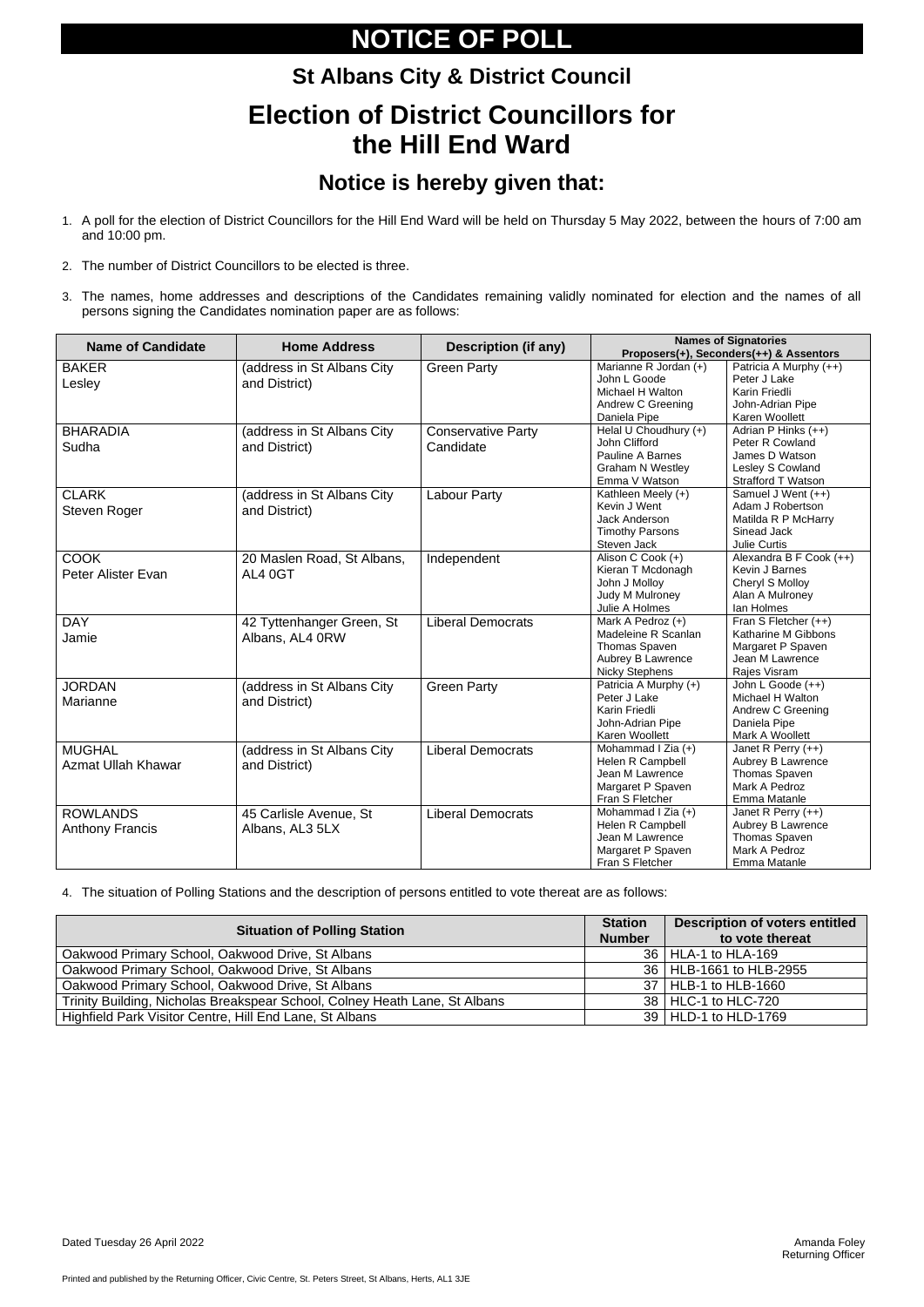Printed and published by the Returning Officer, Civic Centre, St. Peters Street, St Albans, Herts, AL1 3JE

# **NOTICE OF POLL**

# **St Albans City & District Council Election of District Councillors for the London Colney Ward**

### **Notice is hereby given that:**

- 1. A poll for the election of District Councillors for the London Colney Ward will be held on Thursday 5 May 2022, between the hours of 7:00 am and 10:00 pm.
- 2. The number of District Councillors to be elected is three.
- 3. The names, home addresses and descriptions of the Candidates remaining validly nominated for election and the names of all persons signing the Candidates nomination paper are as follows:

| <b>Name of Candidate</b>                | <b>Home Address</b>                                                     | <b>Description (if any)</b>            | <b>Names of Signatories</b><br>Proposers(+), Seconders(++) & Assentors                                                                                                                             |                                                                                                        |  |
|-----------------------------------------|-------------------------------------------------------------------------|----------------------------------------|----------------------------------------------------------------------------------------------------------------------------------------------------------------------------------------------------|--------------------------------------------------------------------------------------------------------|--|
| <b>CALDER</b><br>Simon James            | 28 Norris Close, London<br>Colney, St Albans, AL2 1UN                   | <b>Conservative Party</b><br>Candidate | David M Winstone (+)<br><b>Hayley Weemes</b><br>Lindsey A Lee<br>Sarah J Mugele<br>Laura F Fretter                                                                                                 | Arron Weemes (++)<br>Mark Conway<br>Andrew R Lee<br>Natalie Handscombe<br>Jade L Gray                  |  |
| <b>DAVIS</b><br>Winston                 | 54 Catalonia Apartments,<br>Metropolitan Approach,<br>Watford, WD18 7BN | <b>Liberal Democrats</b>               | Antony Lillico (+)<br>Leanne Monaghan<br>Robert L Caria<br>Adam D Catchpole<br>Louis E Thompson                                                                                                    | Sabrina Taylor (++)<br>Maria G Caroleo<br>Claire K Stanley<br>Natalie Monaghan<br>Robert G Prowse      |  |
| <b>GAMPELL</b><br><b>Guy David</b>      | (address in St Albans City<br>and District)                             | <b>Liberal Democrats</b>               | Bede L M Anandappa (+)<br>Ravi Khanna<br>Irene Bello<br>Una Gampell<br>Jason C Graham                                                                                                              | Benjamin B Bello (++)<br>Sophia L L Khanna<br>Antonia R Gampell<br>Vaughn G Sears<br>Joanne S Graham   |  |
| <b>GARDNER</b><br><b>Katherine Lucy</b> | (address in St Albans City<br>and District)                             | <b>Labour Party</b>                    | Andrew Osborne (+)<br>Cecile Mahony<br>Helen Pakenham<br>Patricia J Mason<br>Jean Copley                                                                                                           | Malcolm MacMillan (++)<br>Norman C Mahony<br>Jean M Roberts<br>Etheldreda M Gordon<br>John Copley      |  |
| <b>GILLHESPY</b><br>Sarah               | (address in St Albans City<br>and District)                             | <b>Green Party</b>                     | Matthew R Maddock (+)<br>Lisa A Aldridge<br>Elaine R White<br>Khasruz Zaman<br>Geoffrey B Mitchell                                                                                                 | Amir Ansari (++)<br>Anna F Nguyen<br>Kamruz A Zaman<br>David Carter<br>Mari Parfitt                    |  |
| <b>HOPKINS</b><br>Jim                   | (address in St Albans City<br>and District)                             | <b>Labour Party</b>                    | Katherine L Gardner (+)<br>Malcolm MacMillan<br>Helen Pakenham<br>Shaun S Crosbie<br>Ramoo Ramana                                                                                                  | Andrew Osborne (++)<br>Angela MacMillan<br>Etheldreda M Gordon<br>Susan Crosbie<br>Indrawatee J Ramana |  |
| <b>LILLICO</b><br>Tony                  | 57 Halsey Park, London<br>Colney, St Albans, AL2 1BH                    | <b>Liberal Democrats</b>               | Terence O'Donoghue (+)<br><b>Brett J Ellis</b><br>Catherine J Turton-Ryz<br>Carol S Prowse<br>Antonia R Gampell                                                                                    | Marta O'Donoghue (++)<br>Laura K Ellis<br>Robert G Prowse<br><b>Guy D Gampell</b><br>Vladimir Jirasek  |  |
| <b>MADDOCK</b><br><b>Matthew</b>        | (address in St Albans City<br>and District)                             | <b>Green Party</b>                     | Amir Ansari (+)<br>Lisa A Aldridge<br>Kamruz A Zaman<br>David Carter<br>Mari Parfitt                                                                                                               | Elaine R White $(++)$<br>Anna F Nguyen<br>Khasruz Zaman<br>Geoffrey B Mitchell<br>Samanah F Naqvi      |  |
| <b>OSBORNE</b><br>Andy                  | (address in St Albans City<br>and District)                             | <b>Labour Party</b>                    | Katherine L Gardner (+)<br>Cecile Mahony<br>Helen Pakenham<br>Jean M Roberts<br>Jean Copley                                                                                                        | Malcolm MacMillan (++)<br>Norman C Mahony<br>Patricia J Mason<br>Etheldreda M Gordon<br>John Copley    |  |
| <b>TALLON</b><br>Sarah Georgina         | (address in St Albans City<br>and District)                             | <b>Conservative Party</b><br>Candidate | David M Winstone (+)<br>Linda Gibson (++)<br>Raymond H Pardon<br>Pauline M Warner<br>Joan E Chippington<br>Stephen E Foster<br>Janet Robinson<br>Carolyn P Banner<br>Sarah Peacock<br>Deborah Pitt |                                                                                                        |  |
| <b>WINSTONE</b><br>Liz                  | (address in St Albans City<br>and District)                             | <b>Conservative Party</b><br>Candidate | David M Winstone (+)<br>Linda Gibson<br>Raymond H Pardon<br>Joan E Chippington<br>Deborah Pitt                                                                                                     | Marilyn B Harvey (++)<br>Pauline M Warner<br>Stephen E Foster<br>Carolyn P Banner<br>Michelle B Johns  |  |

4. The situation of Polling Stations and the description of persons entitled to vote thereat are as follows:

| <b>Situation of Polling Station</b>                                    | <b>Station</b><br><b>Number</b> | <b>Description of voters entitled</b><br>to vote thereat |
|------------------------------------------------------------------------|---------------------------------|----------------------------------------------------------|
| Cotlandswick Leisure Centre, 341 High Street, London Colney, Herts     |                                 | 40   LCA-1 to LCA-1005                                   |
| Cotlandswick Leisure Centre, 341 High Street, London Colney, Herts     |                                 | 40   LCE-1 to LCE-7                                      |
| St Peter's Parish Centre, Riverside, London Colney                     |                                 | 41   LCB-1 to LCB-1242                                   |
| London Colney Community Centre, Caledon Road, London Colney, St Albans |                                 | 42   LCC-1 to LCC-2281                                   |
| London Colney Baptist Church Hall, 30 Kings Road, London Colney        |                                 | 43   LCD-1 to LCD-1417                                   |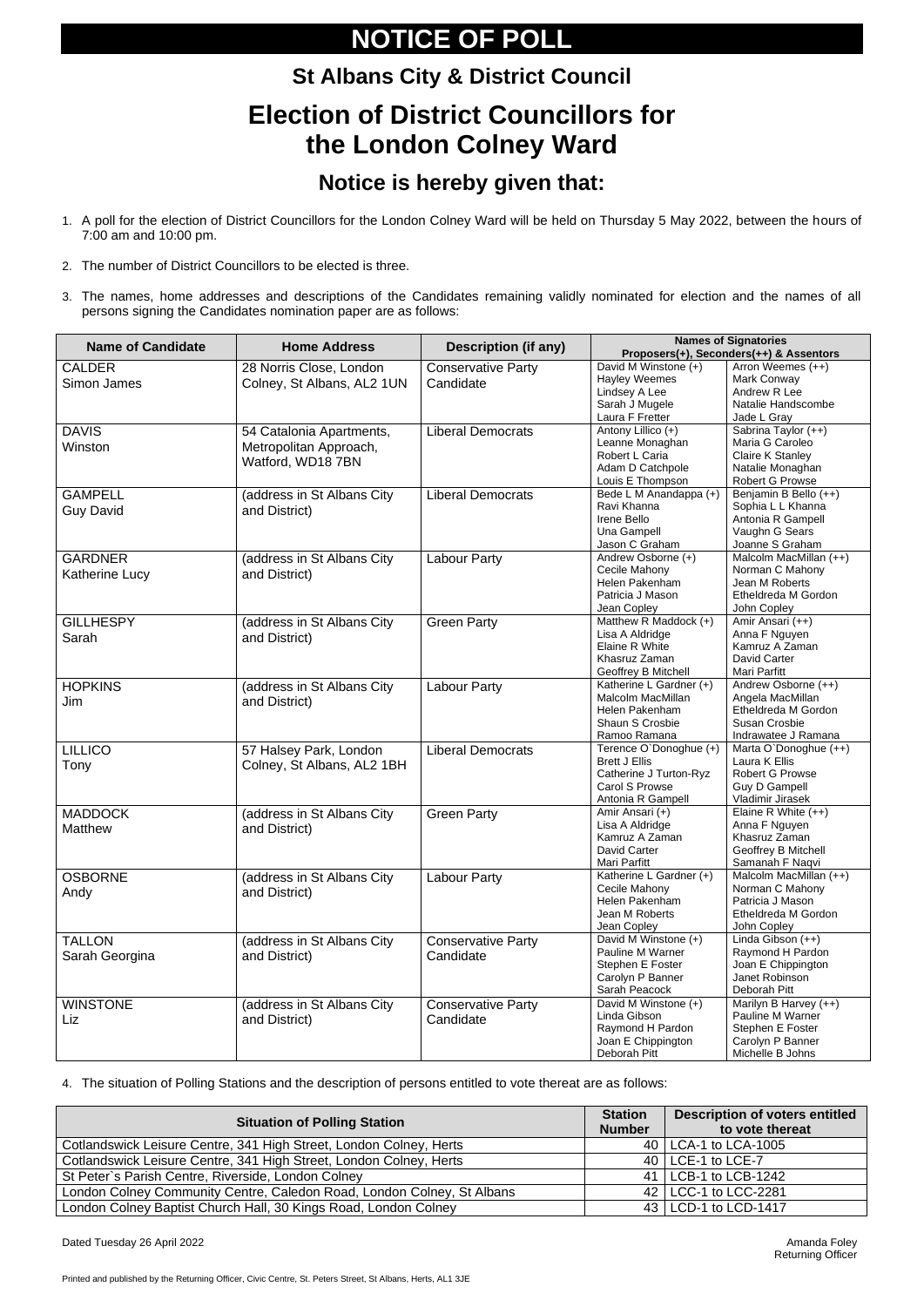Printed and published by the Returning Officer, Civic Centre, St. Peters Street, St Albans, Herts, AL1 3JE

# **NOTICE OF POLL**

# **St Albans City & District Council Election of District Councillors for the Marshalswick East & Jersey Farm Ward**

### **Notice is hereby given that:**

- 1. A poll for the election of District Councillors for the Marshalswick East & Jersey Farm Ward will be held on Thursday 5 May 2022, between the hours of 7:00 am and 10:00 pm.
- 2. The number of District Councillors to be elected is three.
- 3. The names, home addresses and descriptions of the Candidates remaining validly nominated for election and the names of all persons signing the Candidates nomination paper are as follows:

| <b>Name of Candidate</b>              | <b>Home Address</b>                         | <b>Description (if any)</b>            | <b>Names of Signatories</b><br>Proposers(+), Seconders(++) & Assentors                                              |                                                                                                            |  |
|---------------------------------------|---------------------------------------------|----------------------------------------|---------------------------------------------------------------------------------------------------------------------|------------------------------------------------------------------------------------------------------------|--|
| <b>BOLTON</b><br>Lyn                  | 20 Harefield Place, St<br>Albans, AL4 9JQ   | <b>Conservative Party</b><br>Candidate | John H Green (+)<br>Philip A Whitlock<br>Sarah Gilham<br>Nevin Myring<br>Jane Lines                                 | Kathleen P M Green (++)<br>Caroline Gilham<br>Maxwell D Myring<br>Paul D Lines<br>Jane E Walker            |  |
| <b>CLOUGH</b><br>Stephen              | (address in St Albans City<br>and District) | <b>Green Party</b>                     | James R Lomas (+)<br>Steven J Lomas<br>Louisa Broad<br>Sue Mayo<br>Fern Saunders                                    | Jenifer Lomas (++)<br>Rebecca A Baxter<br>Steven I Platt<br><b>Brian Saunders</b><br>Alison Harper         |  |
| DACOSTA-WALDMAN<br>Elissa Josephine   | (address in St Albans City<br>and District) | <b>Liberal Democrats</b>               | John S Hale $(+)$<br>Pamela M Mcelroy<br>Latasha J F Turney-<br><b>Harris</b><br>Rajinder Sohal<br>Russell J Craske | Valentine N Swift (++)<br><b>Alastair M Swift</b><br>Ajit Tirumalasetti<br>James M Lambert<br>Renee L Nath |  |
| <b>KIRBY</b><br>Lorraine              | (address in St Albans City<br>and District) | <b>Liberal Democrats</b>               | Valentine N Swift (+)<br>Latasha J F Turney-<br>Harris<br>Rajinder Sohal<br>Russell J Craske<br>Renee L Nath        | Alastair M Swift (++)<br>Ajit Tirumalasetti<br>James M Lambert<br>Pamela M Mcelroy<br>Monique J Dwyer      |  |
| <b>LEONARD</b><br><b>Frances Mary</b> | 14 Rose Walk, St Albans,<br>AL4 9AF         | <b>Conservative Party</b><br>Candidate | Graham S Leonard (+)<br>Hazel M Twigg<br>John M Roblin<br>David W Dundon<br>Roger J Drew                            | Jacqueline Roblin (++)<br>Adrian T Twigg<br>Jennifer C Dundon<br>Avril D Drew<br><b>Teresa Morrish</b>     |  |
| <b>LOMAS</b><br>James                 | (address in St Albans City<br>and District) | <b>Green Party</b>                     | Steven J Lomas (+)<br>Louisa Broad<br>Sue Mayo<br>Fern Saunders<br><b>Richard Harper</b>                            | Rebecca A Baxter (++)<br>Steven I Platt<br><b>Brian Saunders</b><br>Alison Harper<br>Jenifer Lomas         |  |
| <b>PULLINGER</b><br><b>Nick</b>       | (address in St Albans City<br>and District) | <b>Labour Party</b>                    | Lynda C Mountford (+)<br>Margaret Payne<br>Stephen C Rider<br>David W H Berry<br>David Lane                         | Jonathan B Kiek (++)<br><b>Eleanor E Milford</b><br>Eleanor M Rider<br>Ruth A Berry<br>Elaine M Trinder    |  |
| <b>READ</b><br>Beric Jonathan         | (address in St Albans City<br>and District) | <b>Conservative Party</b><br>Candidate | Graham S Leonard (+)<br>Jacqueline Roblin<br>Adrian T Twigg<br>Jennifer C Dundon<br>Avril D Drew                    | Frances M Leonard (++)<br>Hazel M Twigg<br>John M Roblin<br>David W Dundon<br>Roger J Drew                 |  |
| <b>VISRAM</b><br>Raj                  | (address in St Albans City<br>and District) | <b>Liberal Democrats</b>               | Valentine N Swift (+)<br>Latasha J F Turney-<br>Harris<br>Rajinder Sohal<br>Russell J Craske<br>Renee L Nath        | Alastair M Swift (++)<br>Ajit Tirumalasetti<br>James M Lambert<br>Pamela M Mcelroy<br>Monique J Dwyer      |  |

4. The situation of Polling Stations and the description of persons entitled to vote thereat are as follows:

| <b>Situation of Polling Station</b>                                     |  | <b>Description of voters entitled</b><br>to vote thereat |
|-------------------------------------------------------------------------|--|----------------------------------------------------------|
| Jersey Farm Community Centre, St Brelades Place, Jersey Farm, St Albans |  | 44   MEA-1 to MEA-1198                                   |
| Jersey Farm Community Centre, St Brelades Place, Jersey Farm, St Albans |  | 45   MEA-1199 to MEA-2325                                |
| Marshalswick Community Centre, The Ridgeway, St Albans                  |  | 46   MEB-1 to MEB-1717                                   |
| Marshalswick Community Centre, The Ridgeway, St Albans                  |  | 47   MEB-1718 to MEB-3310                                |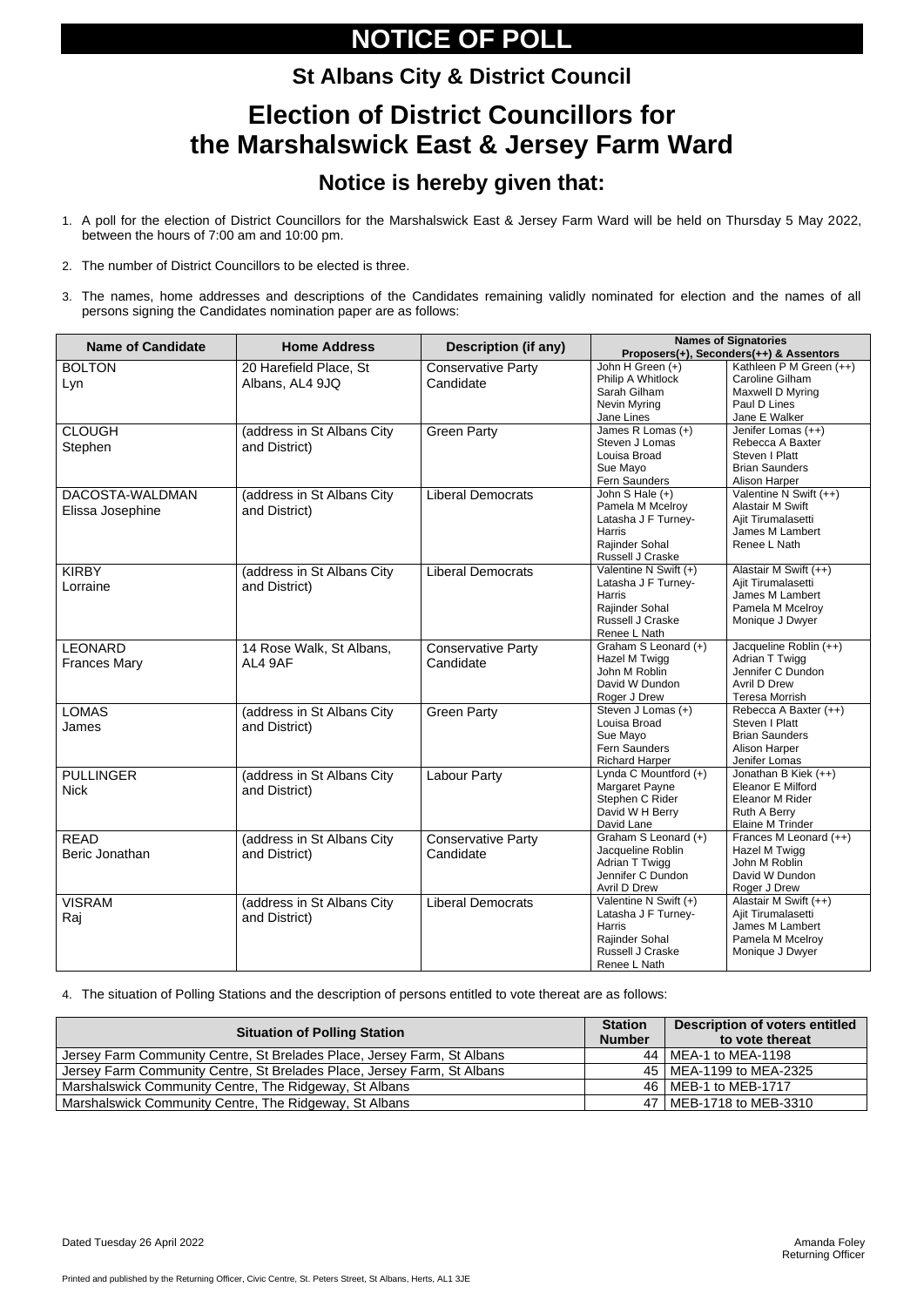Printed and published by the Returning Officer, Civic Centre, St. Peters Street, St Albans, Herts, AL1 3JE

# **NOTICE OF POLL**

# **St Albans City & District Council Election of District Councillors for**

# **the Marshalswick West Ward**

### **Notice is hereby given that:**

- 1. A poll for the election of District Councillors for the Marshalswick West Ward will be held on Thursday 5 May 2022, between the hours of 7:00 am and 10:00 pm.
- 2. The number of District Councillors to be elected is two.
- 3. The names, home addresses and descriptions of the Candidates remaining validly nominated for election and the names of all persons signing the Candidates nomination paper are as follows:

| <b>Name of Candidate</b> | <b>Home Address</b>         | <b>Description (if any)</b> | <b>Names of Signatories</b> |                                         |
|--------------------------|-----------------------------|-----------------------------|-----------------------------|-----------------------------------------|
|                          |                             |                             |                             | Proposers(+), Seconders(++) & Assentors |
| <b>CLEGG</b>             | (address in St Albans City  | <b>Conservative Party</b>   | Don D Ratnasekera (+)       | Sheila M Clegg (++)                     |
| Tom                      | and District)               | Candidate                   | <b>Trevor Miles</b>         | Denise H Miles                          |
|                          |                             |                             | Els F De Bleser             | Margaret M Smith                        |
|                          |                             |                             | <b>Meryl Patel</b>          | Nina R Patel                            |
|                          |                             |                             | Anoma S Ratnasekera         | Margaret P Earnshaw                     |
| <b>DEEPTHI</b>           | 6 Gurney Court Road, St     | <b>Conservative Party</b>   | Trevor Miles (+)            | Denise H Miles (++)                     |
| Don                      | Albans, AL1 4RL             | Candidate                   | Meryl Patel                 | Adrian Vieyra                           |
|                          |                             |                             | Sean M Lynn                 | Valerie A Lynn                          |
|                          |                             |                             | Judith L Wickes             | Els F De Bleser                         |
|                          |                             |                             | Thomas O Clegg              | Margaret M Smith                        |
| <b>JONES</b>             | (address in St Albans City  | <b>Liberal Democrats</b>    | Lorraine H Kirby (+)        | Samuel M Kirby (++)                     |
| <b>Michael Mortimer</b>  | and District)               |                             | Mark Sugden                 | Rebecca Sugden                          |
|                          |                             |                             | David R Cotter              | Caitriona A Hunt                        |
|                          |                             |                             | Marie A Carrick             | <b>Mark Carrick</b>                     |
|                          |                             |                             | Giuseppina Madoc            | Steffan R Madoc                         |
| <b>MOSTYN</b>            | (address in St Albans City  | <b>Liberal Democrats</b>    | Lorraine H Kirby (+)        | Samuel M Kirby $(++)$                   |
| <b>Simon Richard</b>     | and District)               |                             | Mark Sugden                 | Rebecca Sugden                          |
|                          |                             |                             | David R Cotter              | Caitriona A Hunt                        |
|                          |                             |                             | Marie A Carrick             | <b>Mark Carrick</b>                     |
|                          |                             |                             | Giuseppina Madoc            | Steffan R Madoc                         |
| <b>NICOLSON</b>          | (address in St Albans City  | <b>Labour Party</b>         | Paul S Clark (+)            | Michelle Rutherford (++)                |
| <b>Anthony William</b>   | and District)               |                             | Anthony M Dolphin           | Victoria Taylor                         |
|                          |                             |                             | Nicola Halloran             | John J Campbell                         |
|                          |                             |                             | Gillian M Mcnamara          | Paul F Mcnamara                         |
|                          |                             |                             | Patricia Calcraft           | lan B Hughes                            |
| <b>SAYCE</b>             | (address in St Albans City  | <b>Green Party</b>          | Rachel A M Timbs (+)        | Sophie R Timbs (++)                     |
| Clare                    | and District)               |                             | Max D R Timbs               | Kristen E K Geach                       |
|                          |                             |                             | James E Geach               | Nicholas J Hawkins                      |
|                          |                             |                             | <b>Oliver G Hawkins</b>     | <b>Nigel Acres</b>                      |
|                          |                             |                             | Danica Minic                | James A Brydon                          |
| <b>TIMBS</b>             | (address in St Albans City) | <b>Green Party</b>          | Sophie R Timbs (+)          | Max $D$ R Timbs $(++)$                  |
| Rachel                   | and District)               |                             | Kristen E K Geach           | James E Geach                           |
|                          |                             |                             | Nicholas J Hawkins          | <b>Oliver G Hawkins</b>                 |
|                          |                             |                             | <b>Nigel Acres</b>          | Danica Minic                            |
|                          |                             |                             | James A Brydon              | David J Clark                           |

4. The situation of Polling Stations and the description of persons entitled to vote thereat are as follows:

| <b>Situation of Polling Station</b>                        | <b>Station</b><br><b>Number</b> | <b>Description of voters entitled</b><br>to vote thereat |
|------------------------------------------------------------|---------------------------------|----------------------------------------------------------|
| United Reformed Church, Homewood Road, St Albans           |                                 | 48   MWA-1 to MWA-1197                                   |
| St Mary's Church, Sherwood Avenue, Marshalswick, St Albans |                                 | 49   MWB-1 to MWB-680                                    |
| St Mary's Church, Sherwood Avenue, Marshalswick, St Albans |                                 | 49   MWD-1 to MWD-137                                    |
| St Mary's Church, Sherwood Avenue, Marshalswick, St Albans |                                 | 50   MWC-1 to MWC-1889                                   |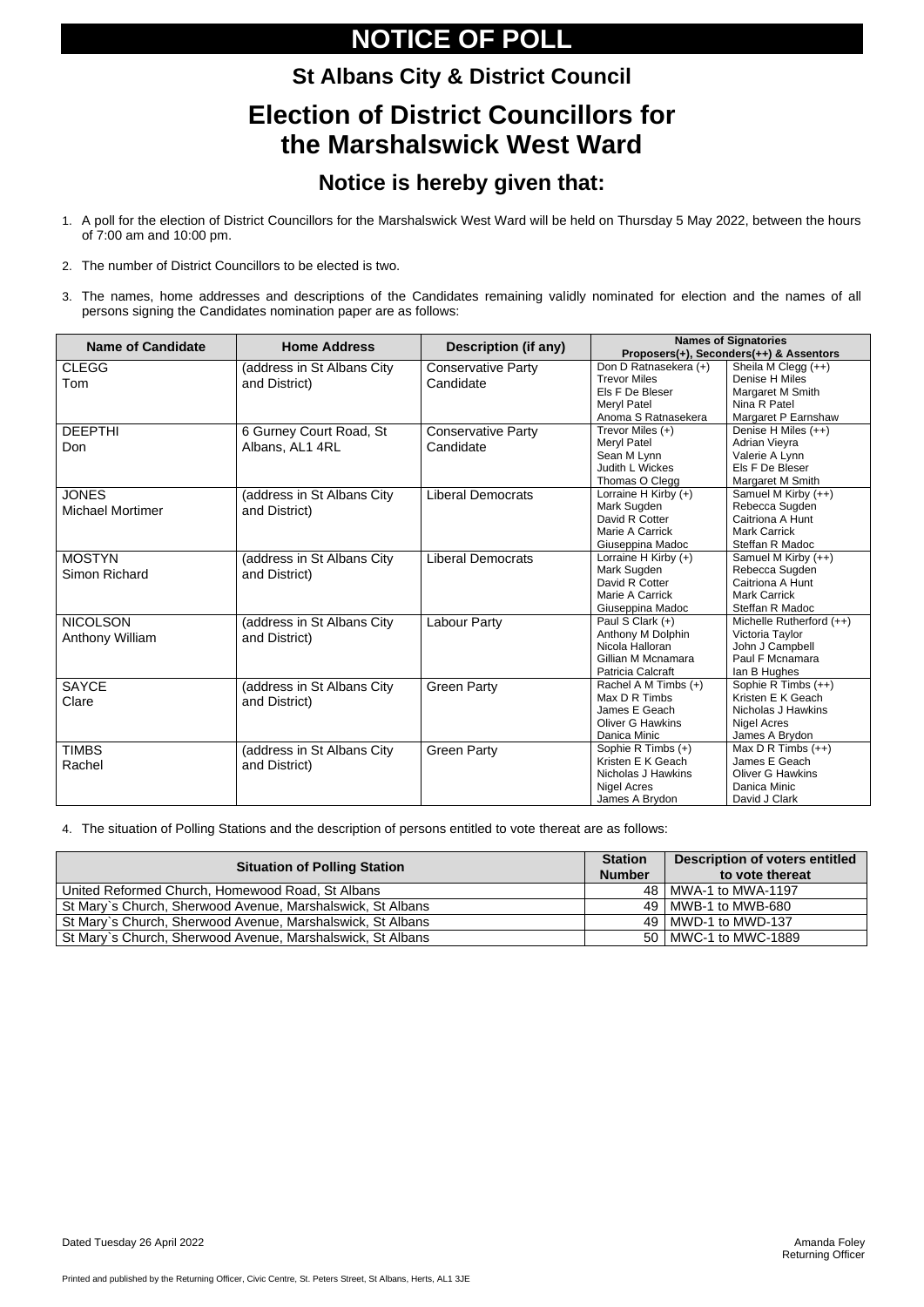Printed and published by the Returning Officer, Civic Centre, St. Peters Street, St Albans, Herts, AL1 3JE

# **NOTICE OF POLL**

### **St Albans City & District Council Election of District Councillors for the Park Street Ward**

### **Notice is hereby given that:**

- 1. A poll for the election of District Councillors for the Park Street Ward will be held on Thursday 5 May 2022, between the hours of 7:00 am and 10:00 pm.
- 2. The number of District Councillors to be elected is three.
- 3. The names, home addresses and descriptions of the Candidates remaining validly nominated for election and the names of all persons signing the Candidates nomination paper are as follows:

| <b>Name of Candidate</b> | <b>Home Address</b>          | <b>Description (if any)</b> | <b>Names of Signatories</b><br>Proposers(+), Seconders(++) & Assentors |                          |  |
|--------------------------|------------------------------|-----------------------------|------------------------------------------------------------------------|--------------------------|--|
| <b>ABIDI</b>             | 9 Walnut Close, Park Street, | <b>Liberal Democrats</b>    | Elisabeth M Cummins (+)                                                | Michael L Cummins (++)   |  |
|                          | St Albans, AL2 2TZ           |                             | Frances M Smith                                                        | David C Green            |  |
| Syed                     |                              |                             | Janet E Green                                                          | Mohammad Ilyas           |  |
|                          |                              |                             | Maimun N Ilyas                                                         | Ann P Hopkins            |  |
|                          |                              |                             | <b>Ruth Parry</b>                                                      | John Parry               |  |
| <b>CLARK</b>             | (address in St Albans City   | <b>Conservative Party</b>   | Robert J Clarkson (+)                                                  | Pamela A Clarkson (++)   |  |
| Alexandra Faika          | and District)                | Candidate                   | Mary F Zambra                                                          | <b>Bernadette King</b>   |  |
|                          |                              |                             | Ana Pires                                                              | Jill C Potter            |  |
|                          |                              |                             | Alan J Potter                                                          | Victoria Mcilwraith      |  |
|                          |                              |                             | John Breen                                                             | Aaron S E Jacob          |  |
| <b>CURTHOYS</b>          | (address in St Albans City   | <b>Conservative Party</b>   | Robert J Clarkson (+)                                                  | Pamela A Clarkson (++)   |  |
| <b>Richard Patrick</b>   | and District)                | Candidate                   | Mary F Zambra                                                          | <b>Bernadette King</b>   |  |
|                          |                              |                             | Ana Pires                                                              | Jill C Potter            |  |
|                          |                              |                             | Alan J Potter                                                          | Victoria Mcilwraith      |  |
|                          |                              |                             | John Breen                                                             | Aaron S E Jacob          |  |
| <b>MCGRATH</b>           | (address in St Albans City   | <b>Labour Party</b>         | Laurence S Chester (+)                                                 | Helen J Powlesland (++)  |  |
| <b>Martin Gerard</b>     | and District)                |                             | Moira K Mcgrath                                                        | John E Occleshaw         |  |
|                          |                              |                             | Joanne Occleshaw                                                       | Rhys H Wernham           |  |
|                          |                              |                             | Anthony J Clarke                                                       | Josephine E Clarke       |  |
|                          |                              |                             | Mehmet Ali Dikerdem                                                    | Hilary F Robinson        |  |
| <b>NASH</b>              | (address in St Albans City   | <b>Conservative Party</b>   | Robert J Clarkson (+)                                                  | Pamela A Clarkson (++)   |  |
| Stella Maria Nita        | and District)                | Candidate                   | Mary F Zambra                                                          | Bernadette King          |  |
|                          |                              |                             | Ana Pires                                                              | Jill C Potter            |  |
|                          |                              |                             | Alan J Potter                                                          | Victoria Mcilwraith      |  |
|                          |                              |                             | John Breen                                                             | Aaron S E Jacob          |  |
| PARK-CROWNE              | (address in St Albans City   | <b>Green Party</b>          | Mark S C Park-Crowne                                                   | Shirley I Jackson (++)   |  |
| Alison                   | and District)                |                             | $(+)$                                                                  | Alan C Springle          |  |
|                          |                              |                             | Lee Halls                                                              | <b>Andrew M Keates</b>   |  |
|                          |                              |                             | Gavin MacPherson                                                       | <b>Sharon Meaton</b>     |  |
|                          |                              |                             | Jennifer J Keates                                                      | Carole J Antill          |  |
|                          |                              |                             | <b>Eiluned Challis</b>                                                 |                          |  |
| PARK-CROWNE              | (address in St Albans City   | <b>Green Party</b>          | Alison J Park-Crowne (+)                                               | Shirley I Jackson (++)   |  |
| <b>Mark</b>              | and District)                |                             | Lee Halls                                                              | Alan C Springle          |  |
|                          |                              |                             | Gavin MacPherson                                                       | Jennifer J Keates        |  |
|                          |                              |                             | Andrew M Keates                                                        | <b>Sharon Meaton</b>     |  |
|                          |                              |                             | <b>Eiluned Challis</b>                                                 | Carole J Antill          |  |
| <b>PARRY</b>             | 27 Wych Elms, Park Street,   | <b>Liberal Democrats</b>    | Michael L Cummins (+)                                                  | Elisabeth M Cummins (++) |  |
| <b>John</b>              | St Albans, AL2 2AR           |                             | <b>Frances M Smith</b>                                                 | David C Green            |  |
|                          |                              |                             | Janet E Green                                                          | Mohammad Ilyas           |  |
|                          |                              |                             | Maimun N Ilyas                                                         | Ann P Hopkins            |  |
|                          |                              |                             | Syed Abidi                                                             | <b>Ruth Parry</b>        |  |
| <b>WEBB</b>              | (address in St Albans City   | <b>Liberal Democrats</b>    | Peta J Mckeon (+)                                                      | Richard J P Mckeon (++)  |  |
| <b>Nuala</b>             | and District)                |                             | Michael Webb                                                           | Mortimer N Reidy         |  |
|                          |                              |                             | Fiona B Reidy                                                          | Veronica M Grant         |  |
|                          |                              |                             | Anna M Grant                                                           | Elizabeth A Dew          |  |
|                          |                              |                             | Ashley R Dew                                                           | Natasha L Orbell         |  |

4. The situation of Polling Stations and the description of persons entitled to vote thereat are as follows:

| <b>Situation of Polling Station</b>                             | <b>Station</b><br><b>Number</b> | <b>Description of voters entitled</b><br>to vote thereat |
|-----------------------------------------------------------------|---------------------------------|----------------------------------------------------------|
| Park Street Village Hall, Oliver Close, Park Street, St Albans  | 51 <sub>1</sub>                 | <b>PSA-1 to PSA-1048</b>                                 |
| The Pavilion, Pegrum Drive, Napsbury Park, London Colney        |                                 | 52   PSB-1 to PSB-49/2                                   |
| The Pavilion, Pegrum Drive, Napsbury Park, London Colney        |                                 | 52   PSC-1 to PSC-1288                                   |
| Harperbury Bowls Club, Heath Way, Shenley, Radlett              |                                 | 53   PSD-1 to PSD-198/7                                  |
| Frogmore Church Hall, Radlett Road, Park Street                 |                                 | 54   PSE-1 to PSE-807                                    |
| How Wood Primary School, Spooners Drive, Park Street, St Albans |                                 | 55   PSF-1 to PSF-1484                                   |
| How Wood Primary School, Spooners Drive, Park Street, St Albans |                                 | 56   PSF-1485 to PSF-2944                                |

5. Where contested this poll is taken together with the St Stephen Neighbourhood Planning Referendum at polling stations 51, 53-56.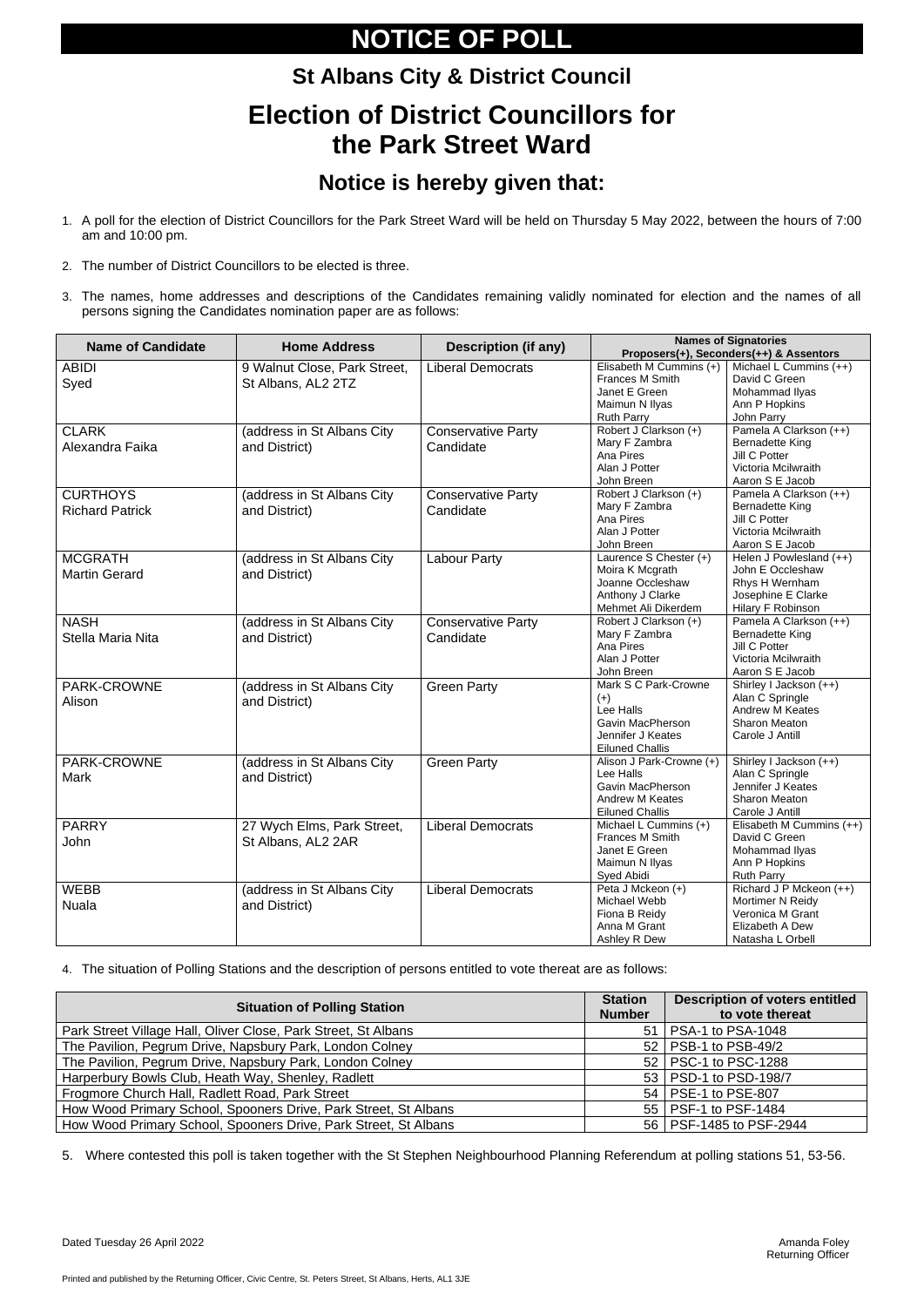Printed and published by the Returning Officer, Civic Centre, St. Peters Street, St Albans, Herts, AL1 3JE

# **NOTICE OF POLL**

# **St Albans City & District Council Election of District Councillors for the Redbourn Ward**

### **Notice is hereby given that:**

- 1. A poll for the election of District Councillors for the Redbourn Ward will be held on Thursday 5 May 2022, between the hours of 7:00 am and 10:00 pm.
- 2. The number of District Councillors to be elected is two.
- 3. The names, home addresses and descriptions of the Candidates remaining validly nominated for election and the names of all persons signing the Candidates nomination paper are as follows:

| <b>Name of Candidate</b>         | <b>Home Address</b>                                             | <b>Description (if any)</b>         | <b>Names of Signatories</b><br>Proposers(+), Seconders(++) & Assentors                                              |                                                                                                       |  |
|----------------------------------|-----------------------------------------------------------------|-------------------------------------|---------------------------------------------------------------------------------------------------------------------|-------------------------------------------------------------------------------------------------------|--|
| <b>CARNEY</b><br>Lucinda Mary    | 73 Dunstable Road,<br>Redbourn, AL3 7PP                         | <b>Liberal Democrats</b>            | Patricia Schofield (+)<br><b>Tina Gill</b><br>Freya L Gill<br>Melanie A Wooding<br>Jones<br>Michelle I Parry-Slater | John Schofield (++)<br>Martyn Gill<br>Samantha J N Vize<br>Leanne J S Fishwick<br>Jamie J Slater      |  |
| <b>HAYES</b><br>Andy             | (address in St Albans City)<br>and District)                    | <b>Labour Party</b>                 | Sally Hayes (+)<br>Valerie A Brown<br>Simon A Pusey<br>Zoe Urrejola<br>Simon J Barnes                               | Susan Vegro (++)<br>Peter J Brown<br>Catharine A Pusey<br><b>Richard I Hickmott</b><br>Lindy Fox      |  |
| <b>MEAD</b><br>Victoria Caroline | 42 Lamb Lane, Redbourn, St<br>Albans, Hertfordshire, AL3<br>7BP | The Conservative Party<br>Candidate | Timothy I Snook (+)<br>Roger W Gray<br>Pauline E Ridgwell<br><b>Meirion Anderson</b><br>Catherine A Hall            | Caroline A Snook (++)<br><b>Shirley Gray</b><br>John R Ridgwell<br>Fiona G Anderson<br>Roger P Hall   |  |
| <b>MITCHELL</b><br>David         | (address in St Albans City<br>and District)                     | Independent                         | Lisa A Mitchell $(+)$<br>Ford Shackcloth<br><b>Graham Glover</b><br>Linda Snow<br>Christopher C<br>O'Donovan        | Henry W Mitchell (++)<br>Lyn Presence<br>Diane Amodio<br>Raymond R Snow<br>Teresa Finnigan            |  |
| <b>THOMAS</b><br>Dee             | (address in St Albans City<br>and District)                     | <b>Green Party</b>                  | Harry S Nicoll (+)<br>Elizabeth H Ellis<br><b>Beverley H Boutland</b><br>Sheila A Thomas<br>Christopher T South     | Susan L Page (++)<br>Alys H Lloyd<br>Julie S Maughan<br>Ashleigh S Campbell<br>Caroline J Coates      |  |
| <b>VEGRO</b><br>Symon            | (address in St Albans City<br>and District)                     | <b>Labour Party</b>                 | Susan Vegro (+)<br>Valerie A Brown<br>Simon A Pusey<br>Zoe Urrejola<br>Simon J Barnes                               | Sally Hayes $(++)$<br>Peter J Brown<br>Catharine A Pusey<br><b>Richard I Hickmott</b><br>Lindy Fox    |  |
| <b>WEST</b><br>Jane Ann          | (address in Hertsmere<br>Borough)                               | The Conservative Party<br>Candidate | Caroline A Snook (+)<br>Roger W Gray<br>Anthony V Bull<br>Hollie S Pinkney<br>Alan Westcott                         | Timothy I Snook (++)<br><b>Shirley Gray</b><br>Jacqueline M Bull<br>Susan M Farmer<br>Victoria C Mead |  |

4. The situation of Polling Stations and the description of persons entitled to vote thereat are as follows:

| <b>Situation of Polling Station</b>               | <b>Station</b><br><b>Number</b> | <b>Description of voters entitled</b><br>to vote thereat |
|---------------------------------------------------|---------------------------------|----------------------------------------------------------|
| Redbourn Methodist Church, North Common, Redbourn | 57                              | $\sqrt{2}$   RBA-2 to RBA-1787                           |
| Redbourn Parish Centre, The Park, Redbourn, Herts |                                 | 58   RBB-1 to RBB-1305                                   |
| Redbourn Parish Centre, The Park, Redbourn, Herts |                                 | 59   RBB-1306 to RBB-2386                                |
| Verulamium Museum, St Michael's, St Albans        |                                 | 60   RBC-1 to RBC-152                                    |

Dated Tuesday 26 April 2022 **Amanda Foley** Amanda Foley

Returning Officer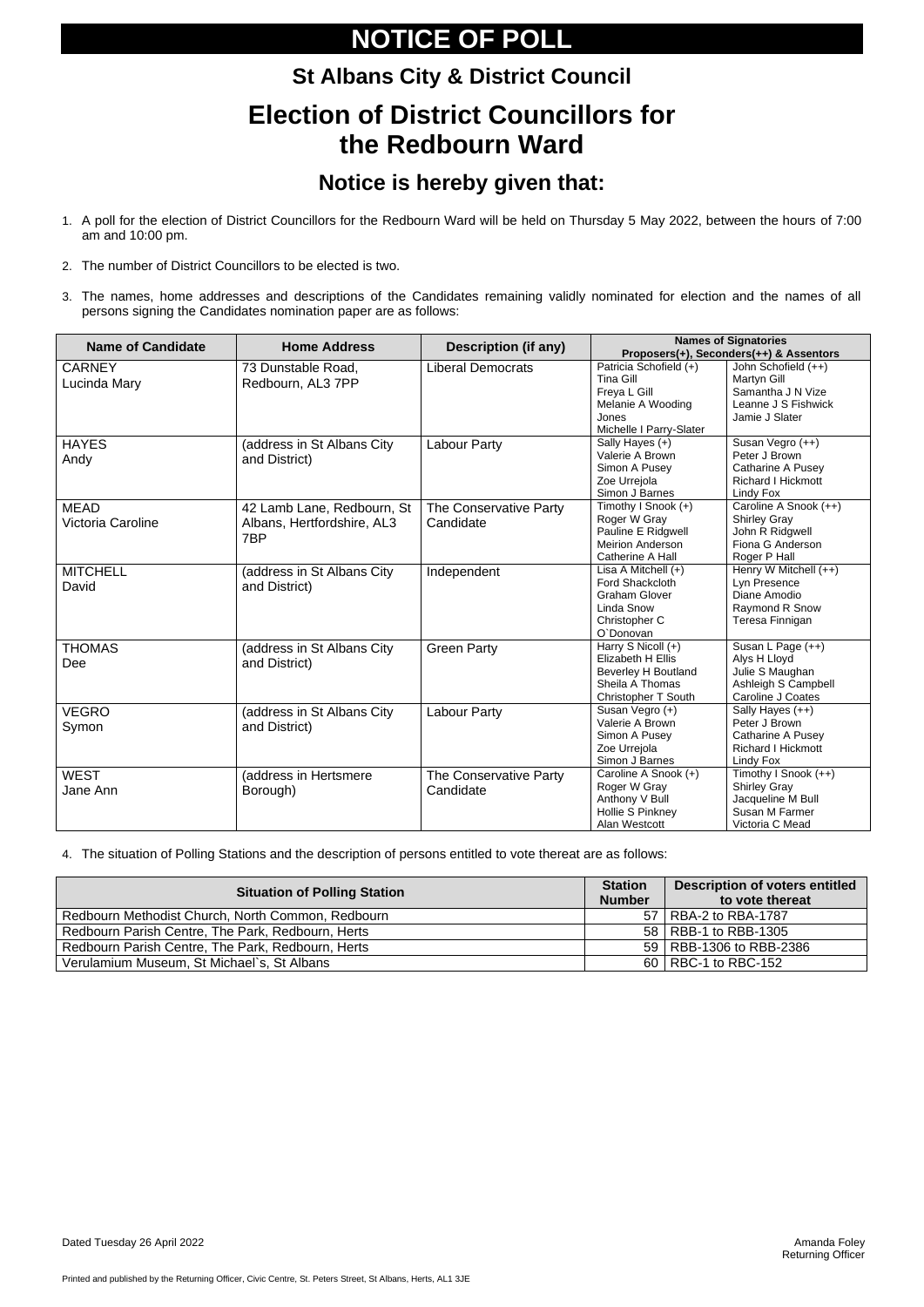Printed and published by the Returning Officer, Civic Centre, St. Peters Street, St Albans, Herts, AL1 3JE

# **NOTICE OF POLL**

### **St Albans City & District Council**

### **Election of District Councillors for the Sandridge & Wheathampstead Ward**

### **Notice is hereby given that:**

- 1. A poll for the election of District Councillors for the Sandridge & Wheathampstead Ward will be held on Thursday 5 May 2022, between the hours of 7:00 am and 10:00 pm.
- 2. The number of District Councillors to be elected is three.
- 3. The names, home addresses and descriptions of the Candidates remaining validly nominated for election and the names of all persons signing the Candidates nomination paper are as follows:

| <b>Name of Candidate</b> | <b>Home Address</b>        | <b>Description (if any)</b> | <b>Names of Signatories</b><br>Proposers(+), Seconders(++) & Assentors |                                         |  |
|--------------------------|----------------------------|-----------------------------|------------------------------------------------------------------------|-----------------------------------------|--|
|                          |                            |                             |                                                                        |                                         |  |
| <b>CLARK</b>             | 16 Tudor Road,             | The Conservative Party      | Stuart Williams (+)<br>Sandra M Wood                                   | <b>Christopher G Blackler</b><br>$(++)$ |  |
| Gill                     | Wheathampstead, Herts,     | Candidate                   | Andrew H Waterfield                                                    | David M Davies                          |  |
|                          | AL4 8NW                    |                             | James S Brannon                                                        | Donald A Fraser                         |  |
|                          |                            |                             | Carolyn D Chapman                                                      | Christine D Field                       |  |
|                          |                            |                             |                                                                        | Peter J Chapman                         |  |
| <b>CUNNINGHAM</b>        | (address in St Albans City | <b>Liberal Democrats</b>    | Eunice Holt (+)                                                        | Alan W Holt $(++)$                      |  |
|                          |                            |                             | Rachael E Gavan                                                        | <b>Andrew Lloyd</b>                     |  |
| Lynn                     | and District)              |                             | Rosie Lloyd                                                            | Lisa Lloyd                              |  |
|                          |                            |                             | <b>Clifford A Morrissey</b>                                            | Chloe L Morrissey                       |  |
|                          |                            |                             | Lynsey J Lloyd                                                         | Nicholas J Lloyd                        |  |
| <b>DURAN</b>             | Woodland House, St Helier  | The Conservative Party      | Heather G Waterfield (+)                                               | Andrew H Waterfield (++)                |  |
| Claudio                  | Road, Sandridge, AL4 9LQ   | Candidate                   | Sandra M Wood                                                          | David M Davies                          |  |
|                          |                            |                             | Anne P Brewster                                                        | Gillian M Clark                         |  |
|                          |                            |                             | Louise A Gordon-Hulme                                                  | <b>Edward C Hulme</b>                   |  |
|                          |                            |                             | Johanna C Houlahan                                                     | Todd M Houlahan                         |  |
| <b>GAVAN</b>             | (address in St Albans City | <b>Liberal Democrats</b>    | Eunice Holt (+)                                                        | Alan W Holt (++)                        |  |
| <b>Kristian Parnell</b>  | and District)              |                             | Rachael E Gavan                                                        | Andrew Lloyd                            |  |
|                          |                            |                             | Rosie Lloyd                                                            | Lisa Lloyd                              |  |
|                          |                            |                             | <b>Clifford A Morrissey</b>                                            | Chloe L Morrissey                       |  |
|                          |                            |                             | Lynsey J Lloyd                                                         | Nicholas J Lloyd                        |  |
| <b>GAYGUSUZ</b>          | 22 Southfield Way, St      | The Conservative Party      | Anne P Brewster (+)                                                    | Andrew H Waterfield (++)                |  |
| <b>Salih</b>             | Albans, Herts, AL4 9JJ     | Candidate                   | David M Davies                                                         | Sandra M Wood                           |  |
|                          |                            |                             | Gillian M Clark                                                        | Guillermo C Duran                       |  |
|                          |                            |                             | Louise A Gordon-Hulme                                                  | <b>Edward C Hulme</b>                   |  |
|                          |                            |                             | Eron A Duran                                                           | Clare Duran                             |  |
| <b>HEGERTY</b>           | (address in St Albans City | <b>Labour Party</b>         | Neill Sankey (+)                                                       | Jean-Mary Gatehouse (++)                |  |
| Jon                      | and District)              |                             | <b>Chloe R P Griffiths</b>                                             | Peter J Frost                           |  |
|                          |                            |                             | Katherine D Cheetham                                                   | Andrew Cambridge                        |  |
|                          |                            |                             | Christopher J Nickolds                                                 | <b>Julie Oakley</b>                     |  |
|                          |                            |                             | Eileen E O'Dowd                                                        | Stephen Leadbetter                      |  |
| <b>HITCH</b>             | (address in St Albans City | <b>Green Party</b>          | Julie Bell $(+)$                                                       | Frances A Hitch (++)                    |  |
| <b>Oliver James</b>      | and District)              |                             | <b>Marion Oxley</b>                                                    | Nigel P Oxley                           |  |
|                          |                            |                             | Ann E Meek                                                             | David J Meek                            |  |
|                          |                            |                             | Kathryn L Birss                                                        | Mary Jane Deller                        |  |
|                          |                            |                             | Matthew J W O'Shea                                                     | Dorothy M Thomas                        |  |
| <b>HOLLINGSWORTH</b>     | (address in St Albans City | <b>Liberal Democrats</b>    | Ruth M Murphy (+)                                                      | Peter W Murphy (++)                     |  |
| <b>Sharon Claire</b>     | and District)              |                             | Vivienne Diprose<br>Adam J Twidell                                     | <b>Carol Twidell</b>                    |  |
|                          |                            |                             |                                                                        | Antony M Combes<br>Elaine J Green       |  |
|                          |                            |                             | <b>Claire F Combes</b>                                                 |                                         |  |
|                          |                            |                             | Rodney J Nash                                                          | Valerie A Nash                          |  |

4. The situation of Polling Stations and the description of persons entitled to vote thereat are as follows:

| <b>Situation of Polling Station</b>                          | <b>Station</b><br><b>Number</b> | <b>Description of voters entitled</b><br>to vote thereat |
|--------------------------------------------------------------|---------------------------------|----------------------------------------------------------|
| Wheathampstead Memorial Hall, Marford Road, Wheathampstead   | $61 \mid$                       | SWA-1 to SWA-1601                                        |
| Wheathampstead Memorial Hall, Marford Road, Wheathampstead   | 62 I                            | SWA-1602 to SWA-3202                                     |
| Wheathampstead Memorial Hall, Marford Road, Wheathampstead   |                                 | 63   SWA-3204 to SWA-4796                                |
| Sandridge Village Hall, 39 High Street, Sandridge, St Albans |                                 | 64   SWB-1 to SWB-1355                                   |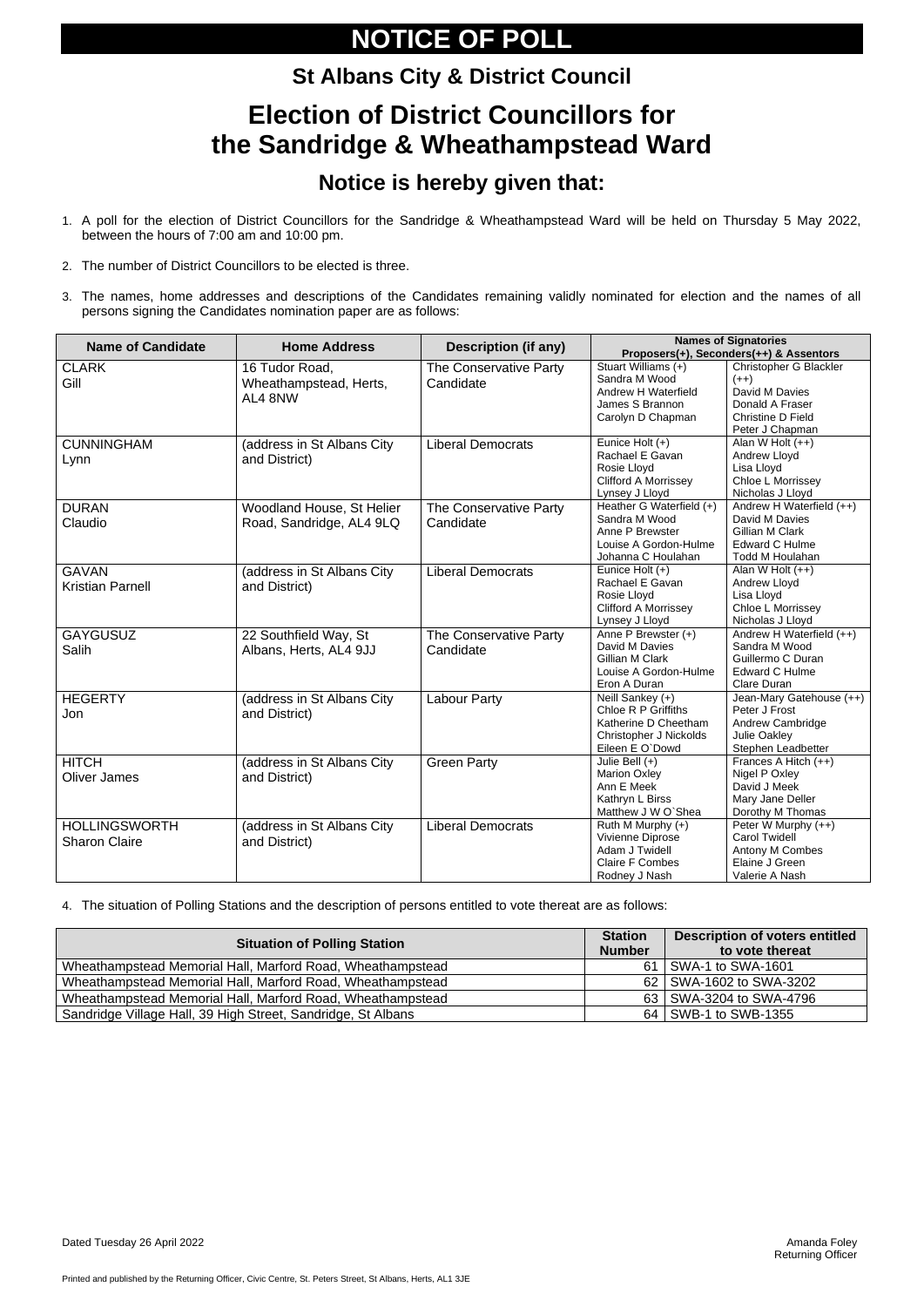Printed and published by the Returning Officer, Civic Centre, St. Peters Street, St Albans, Herts, AL1 3JE

# **NOTICE OF POLL**

# **St Albans City & District Council Election of District Councillors for the Sopwell Ward**

### **Notice is hereby given that:**

- 1. A poll for the election of District Councillors for the Sopwell Ward will be held on Thursday 5 May 2022, between the hours of 7:00 am and 10:00 pm.
- 2. The number of District Councillors to be elected is three.
- 3. The names, home addresses and descriptions of the Candidates remaining validly nominated for election and the names of all persons signing the Candidates nomination paper are as follows:

| <b>Name of Candidate</b>                 | <b>Home Address</b>                                | <b>Description (if any)</b>       | <b>Names of Signatories</b><br>Proposers(+), Seconders(++) & Assentors                                |                                                                                                              |  |
|------------------------------------------|----------------------------------------------------|-----------------------------------|-------------------------------------------------------------------------------------------------------|--------------------------------------------------------------------------------------------------------------|--|
| <b>CHATRATH</b><br>Jagat Mohan           | (address in St Albans City<br>and District)        | <b>Labour Party</b>               | Janetta M Gibbs (+)<br>Michael P Gibbs<br><b>Jill Bennett</b><br>Lisa A Reed<br>Iain C Grant          | David Joseph (++)<br>Richard Hyman<br>Michael W Bennett<br>Martin A Reed<br><b>Jill Gipps</b>                |  |
| <b>EASTON</b><br><b>Jack Edward</b>      | 21 Marlborough Gate, St<br>Albans, AL1 3TX         | <b>Green Party</b>                | Hilary P Heine (+)<br>Peter W Tarry<br>John A Jones<br>Stephanie K Allison<br>Alan N Glanz            | Jeffrey P Heine (++)<br>Eliot M Hobdell<br>Merryn L Woff<br>Jacqueline M Mahoney<br>James Vickery            |  |
| <b>EWINGTON</b><br><b>Mark Antony</b>    | 91 Holyrood Crescent, St<br>Albans, Herts, AL1 2LY | <b>Communist Party of Britain</b> | Valerie S Dunne (+)<br>David J Ewington<br>Fiona A M Sherwood<br>Colin H Freeman<br>Paul S Gipps      | Christina M Ewington (++)<br>John L Sherwood<br><b>Timothy Gould</b><br>John O'Malley<br>Louise H Crawford   |  |
| <b>GIBBONS</b><br>Tricia                 | (address in St Albans City<br>and District)        | <b>Green Party</b>                | Hilary P Heine $(+)$<br>Peter W Tarry<br>Merryn L Woff<br>Jacqueline M Mahoney<br>James Vickery       | Jeffrey P Heine (++)<br>Eliot M Hobdell<br>Stephanie K Allison<br>Alan N Glanz<br>Duncan S Banks             |  |
| <b>GORAR</b><br>Muki                     | (address in St Albans City<br>and District)        | <b>Liberal Democrats</b>          | Sarwar Shamsher (+)<br>Linda Bateman<br>Edmund J Jankowski<br>Alan Henderson<br>Jose Sena             | Jesus Pastor Marin (++)<br>Barry J Bateman<br>Sharon Linney<br>Cynthia M Cohen<br>Adrian J Doherty           |  |
| <b>HONEY</b><br>Pia                      | (address in St Albans City<br>and District)        | Independent                       | Richard Evans (+)<br>Hannan Miah<br>Adelle Stapleton<br>Kazi A Islam<br>Jack W Blanson<br>Henkemans   | Mary Garland (++)<br>Nancy E H Stapleton<br><b>Shelley Hayles</b><br>Kazi S Islam<br>Katherine H Bunce       |  |
| <b>MATANLE</b><br>Emma Lillian           | (address in St Albans City<br>and District)        | <b>Liberal Democrats</b>          | Linda Bateman (+)<br>Jesus Pastor Marin<br>Sharon Linney<br>Cynthia M Cohen<br>Adrian J Doherty       | Barry J Bateman (++)<br>Edmund J Jankowski<br>Alan Henderson<br>Jose Sena<br><b>Richard Latta</b>            |  |
| <b>RENCH</b><br><b>Heather Christine</b> | (address in St Albans City<br>and District)        | Conservative Party<br>Candidate   | Susan Devi $(+)$<br>Dinah R Sumpter<br>Henry O Faulkner<br>Michael J Chesterman<br>David Kemball-Cook | Barry P Sumpter (++)<br>Ronald S Stocks<br>Jennifer R A Chesterman<br><b>Russell L Lewis</b><br>James E Cook |  |
| <b>SHAMSHER</b><br>Sarwar                | 1 Holyrood Crescent, St<br>Albans, AL1 2LR         | <b>Liberal Democrats</b>          | Sharon Linney (+)<br>Linda Bateman<br>Edmund J Jankowski<br>Cynthia M Cohen<br><b>Richard Latta</b>   | Jose Sena (++)<br>Barry J Bateman<br>Alan Henderson<br>Adrian J Doherty<br>Johanna Arundel                   |  |
| <b>SMITH</b><br>Janet                    | (address in St Albans City<br>and District)        | <b>Labour Party</b>               | Michael P Gibbs (+)<br>Richard Hyman<br>Janetta M Gibbs<br>Lisa A Reed<br>Iain C Grant                | David Joseph (++)<br>Michael W Bennett<br><b>Jill Bennett</b><br>Martin A Reed<br>Jill Gipps                 |  |

4. The situation of Polling Stations and the description of persons entitled to vote thereat are as follows:

| <b>Situation of Polling Station</b>                                        |  | <b>Description of voters entitled</b><br>to vote thereat |
|----------------------------------------------------------------------------|--|----------------------------------------------------------|
| Marlborough Road Methodist Church Hall, Marlborough Road, St Albans, Herts |  | 65   SLA-1 to SLA-2028                                   |
| St Julians Church Hall, Abbots Avenue, St Albans                           |  | 66   SLB-1 to SLB-1666                                   |
| Church of St Bartholomew, Vesta Avenue, St Albans                          |  | 67   SLC-1 to SLC-1788                                   |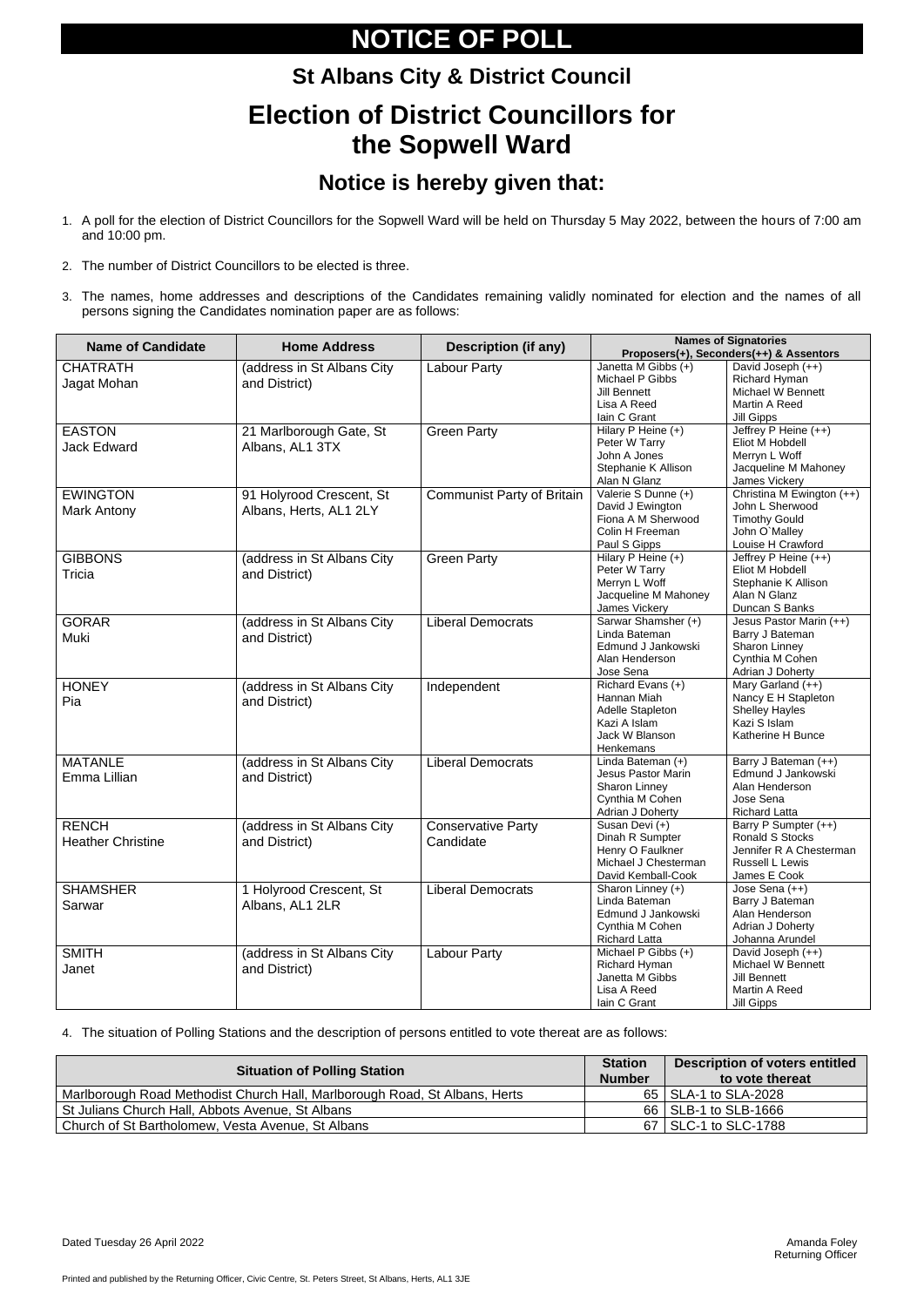Printed and published by the Returning Officer, Civic Centre, St. Peters Street, St Albans, Herts, AL1 3JE

# **NOTICE OF POLL**

# **St Albans City & District Council Election of District Councillors for the St Peters Ward**

### **Notice is hereby given that:**

- 1. A poll for the election of District Councillors for the St Peters Ward will be held on Thursday 5 May 2022, between the hours of 7:00 am and 10:00 pm.
- 2. The number of District Councillors to be elected is three.
- 3. The names, home addresses and descriptions of the Candidates remaining validly nominated for election and the names of all persons signing the Candidates nomination paper are as follows:

| <b>Name of Candidate</b>    | <b>Home Address</b>                                 | <b>Description (if any)</b>            | <b>Names of Signatories</b><br>Proposers(+), Seconders(++) & Assentors                                              |                                                                                                             |  |
|-----------------------------|-----------------------------------------------------|----------------------------------------|---------------------------------------------------------------------------------------------------------------------|-------------------------------------------------------------------------------------------------------------|--|
| <b>BYATT</b><br>David James | Flat 1, 28A Alma Road, St<br>Albans, Herts, AL1 3BW | Labour Party                           | Malachy Pakenham (+)<br>John R G Baker<br><b>Thomas Nicolson</b><br>William J Howard<br><b>Benedict G Armstrong</b> | Helen R Ives-Rose (++)<br>Marianne E Hodgson<br>Nadine F Brown<br>Glenys M Vaughan<br>George W R Sanderson  |  |
| CALLÉ<br>Georgie            | (address in St Albans City<br>and District)         | <b>Conservative Party</b><br>Candidate | Daragh G P Cahalane<br>$(+)$<br>Ioannis Lioupas<br>Damian P Tominey<br>John E Ivey<br><b>Mark White</b>             | Charles E Winch (++)<br>James A Coady<br>Ian M Stanley<br>Hugo M G D S Moreira<br>Elaine C White            |  |
| <b>CLARE</b><br>Danny       | (address in St Albans City<br>and District)         | <b>Liberal Democrats</b>               | Daisy Cooper (+)<br>Jacqueline L Wilks<br>Emma L Parkhouse<br>Nicholas G Sutton<br>Nicholas J Ridout                | Robert L Davidson (++)<br>Elizabeth C J Carr<br>Sheridan A Edwards<br>Robyn L Parker<br>Nicholas J Street   |  |
| <b>GROVER</b><br>Simon      | (address in St Albans City<br>and District)         | <b>Green Party</b>                     | Jack E Easton (+)<br>Mary C Henry<br><b>Andrew S Wilks</b><br>Jennifer A Blinkhorn<br>Elizabeth J Kohn              | Stephane A Farenga (++)<br>Jacqueline L Wilks<br>Stephen F Blinkhorn<br>Alan S Jones<br>Nicholas R Hammond  |  |
| <b>TAYLOR</b><br>Jacqui     | 177 Riverside Road, St<br>Albans, AL1 1RZ           | <b>Liberal Democrats</b>               | Daisy Cooper (+)<br>Jacqueline L Wilks<br>Emma L Parkhouse<br><b>Nicholas G Sutton</b><br>Nicholas J Ridout         | Robert L Davidson (++)<br>Elizabeth C J Carr<br>Sheridan A Edwards<br>Robyn L Parker<br>Nicholas J Street   |  |
| <b>VERITY</b><br>Paul       | (address in St Albans City<br>and District)         | <b>Conservative Party</b><br>Candidate | Daragh G P Cahalane<br>$(+)$<br>Hugo M G D S Moreira<br>Georgina E Calle<br>Michael J Jameson<br>Raymond J Gardiner | Lamduan Larkamphee<br>$(++)$<br>Daniela P Busseni<br>Chloe M G Elliott<br>James A Coady<br>Damian P Tominey |  |

#### 4. The situation of Polling Stations and the description of persons entitled to vote thereat are as follows:

| <b>Situation of Polling Station</b>                                           | <b>Station</b><br><b>Number</b> | <b>Description of voters entitled</b><br>to vote thereat |
|-------------------------------------------------------------------------------|---------------------------------|----------------------------------------------------------|
| Marlborough Road Methodist Church Hall, Marlborough Road, St Albans, Herts    |                                 | 68   SPA-1 to SPA-1255/2                                 |
| Aboyne Lodge JMI School, Etna Road, St Albans, Herts                          |                                 | 69   SPB-1 to SPB-1289                                   |
| St Alban & St Stephen Catholic Church, 14 Beaconsfield Road, St Albans, Herts |                                 | 70   SPC-1 to SPC-1473                                   |
| St Alban & St Stephen Catholic Church, 14 Beaconsfield Road, St Albans, Herts |                                 | 71   SPC-1474 to SPC-2822                                |
| St Alban and St Stephen Catholic Primary School, Vanda Crescent, St Albans    |                                 | 72   SPD-1 to SPD-776                                    |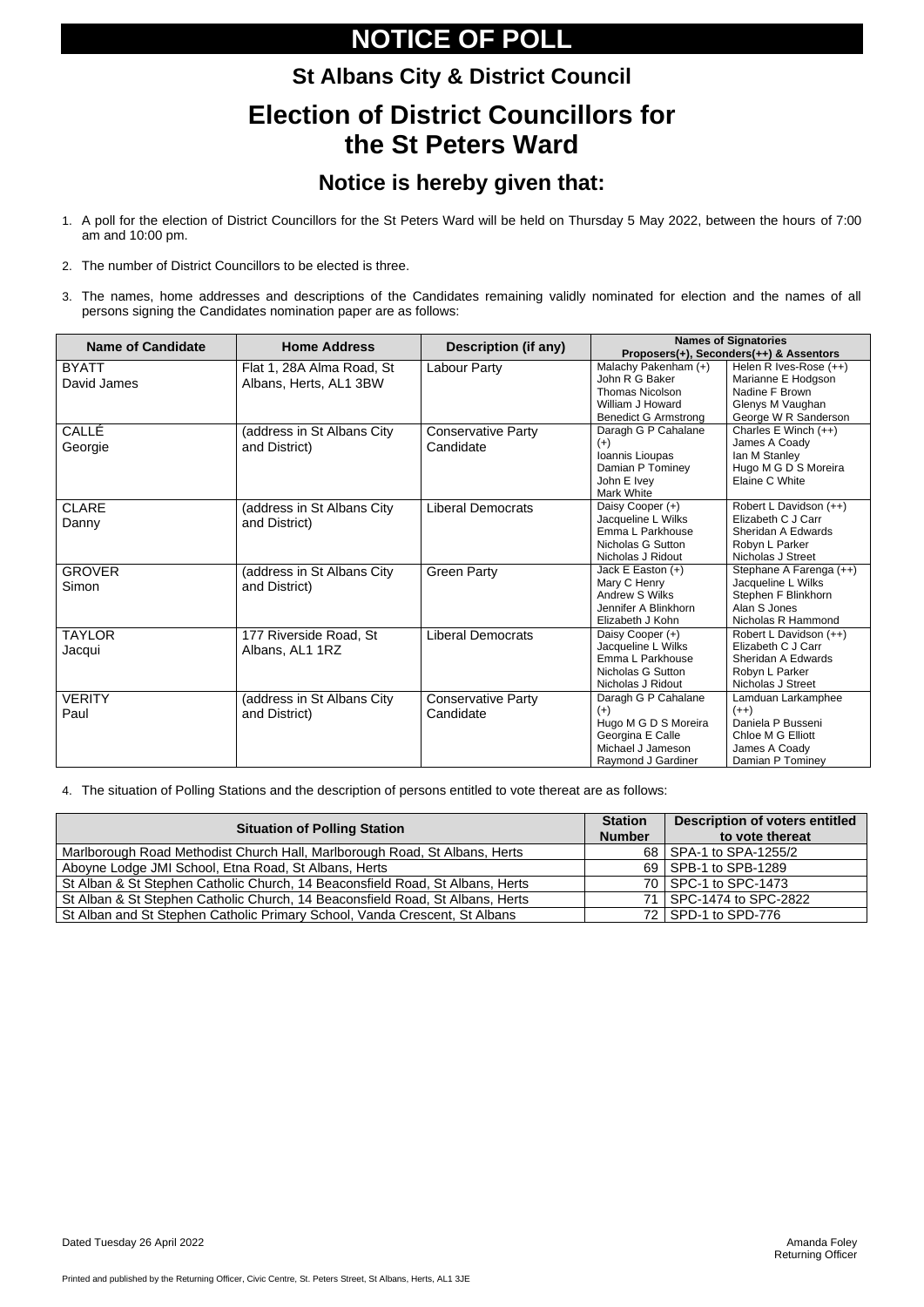Printed and published by the Returning Officer, Civic Centre, St. Peters Street, St Albans, Herts, AL1 3JE

# **NOTICE OF POLL**

### **St Albans City & District Council Election of District Councillors for the St Stephen Ward**

#### **Notice is hereby given that:**

- 1. A poll for the election of District Councillors for the St Stephen Ward will be held on Thursday 5 May 2022, between the hours of 7:00 am and 10:00 pm.
- 2. The number of District Councillors to be elected is three.
- 3. The names, home addresses and descriptions of the Candidates remaining validly nominated for election and the names of all persons signing the Candidates nomination paper are as follows:

| <b>Name of Candidate</b>                   | <b>Home Address</b>                            | <b>Description (if any)</b>            | <b>Names of Signatories</b><br>Proposers(+), Seconders(++) & Assentors                                          |                                                                                                                   |
|--------------------------------------------|------------------------------------------------|----------------------------------------|-----------------------------------------------------------------------------------------------------------------|-------------------------------------------------------------------------------------------------------------------|
| <b>BENNETT</b><br>Kate                     | (address in St Albans City<br>and District)    | <b>Green Party</b>                     | Lucy V Throp (+)<br>Penelope Cass<br>Clare E Jones<br>Simon P Thorpe<br>Ronald J Fenn                           | David R Canham (++)<br>Joseph R Cass<br>Judith E Woodford<br>Eva J Sam<br>Margaret R Fenn                         |
| <b>BLACKWELL</b><br>Janet Elizabeth        | 338 Watford Road, St<br>Albans, Herts, AL2 3DR | <b>Labour Party</b>                    | Neville A Simons (+)<br>Jennifer C Jenkin<br>Peter Panayiotou<br>Alan C Harris<br>Giles D Atkinson              | Muriel A Simons (++)<br>Martin T Veal<br>Kyriacoula Panayiotou<br>Marie C Harris<br>Elizabeth J Goldbrom          |
| <b>FRY</b><br>Giles Leon                   | (address in St Albans City<br>and District)    | <b>Liberal Democrats</b>               | Ajanta Hilton (+)<br><b>Frances Shaw</b><br>John P Shaw<br><b>Christine H Collison</b><br>Caroline Channing-Gau | James Hilton (++)<br>Nathan J Shaw<br>Emma-Louise Voss<br>Christopher J Collison<br>Jonathan A Channing           |
| <b>GARCIA</b><br>Susana                    | (address in St Albans City<br>and District)    | <b>Green Party</b>                     | Lucy $V$ Throp $(+)$<br>Penelope Cass<br>Clare E Jones<br>Simon P Thorpe<br>Ronald J Fenn                       | David R Canham (++)<br>Joseph R Cass<br>Judith E Woodford<br>Eva J Sam<br>Margaret R Fenn                         |
| <b>HILTON</b><br>Ajanta                    | 37B Forge End, St Albans,<br>AL2 3EQ           | <b>Liberal Democrats</b>               | Caroline Channing-Gau<br>$(+)$<br>Tracey S Baum<br>Nathan J Shaw<br>James Hilton<br>Christopher J Collison      | Jonathan A Channing (++)<br>John P Shaw<br><b>Frances Shaw</b><br><b>Christine H Collison</b><br>Carmella Skelton |
| <b>JACOB</b><br><b>Aaron Steven Edward</b> | (address in St Albans City<br>and District)    | <b>Conservative Party</b><br>Candidate | Mary Murphy (+)<br>Anita G Beckett<br><b>Arthur Nowell</b><br><b>Richard J A Scott</b><br>Nalisha M Ladharam    | Ella A M Murphy $(++)$<br>Michael T Beckett<br><b>Barbara E Nowell</b><br>Stuart R Fray<br>Henry C Howes          |
| <b>JIRASEK</b><br>Vladimir                 | 17 Caledon Road, London<br>Colney, AL2 1PB     | <b>Liberal Democrats</b>               | Caroline Channing-Gau<br>$(+)$<br>Tracey S Baum<br>Nathan J Shaw<br>James Hilton<br>Christopher J Collison      | Jonathan A Channing (++)<br>John P Shaw<br><b>Frances Shaw</b><br><b>Christine H Collison</b><br>Carmella Skelton |
| <b>RUFFHEAD</b><br><b>Adrian Charles</b>   | (address in St Albans City<br>and District)    | <b>Christian Peoples Alliance</b>      | Janet M Ruffhead (+)<br>Adrian C Ruffhead<br>Rachel A Stirton<br>Jill Goodbun<br>Gary G Mason                   | Margaret Pitteway (++)<br>Ian Stirton<br>Simon Page<br><b>Betty Mason</b><br>Kenneth A Pitteway                   |
| <b>VARGHESE</b><br><b>Joshua Callister</b> | (address in St Albans City<br>and District)    | <b>Conservative Party</b><br>Candidate | Mary Murphy (+)<br>Anita G Beckett<br><b>Arthur Nowell</b><br><b>Richard J A Scott</b><br>Nalisha M Ladharam    | Ella A M Murphy $(++)$<br>Michael T Beckett<br><b>Barbara E Nowell</b><br>Stuart R Fray<br>Mohan Ladharam         |
| <b>WINSTONE</b><br>Dave                    | (address in St Albans City<br>and District)    | <b>Conservative Party</b><br>Candidate | Susan J Featherstone<br>$(+)$<br><b>Arthur Nowell</b><br>John J Drinkwater<br>Frank P Altman<br>Barbara Davidov | John M Featherstone (++)<br><b>Barbara E Nowell</b><br>Margaret R Drinkwater<br>Joan H Altman<br>Sidney E Tuck    |

4. The situation of Polling Stations and the description of persons entitled to vote thereat are as follows:

| <b>Situation of Polling Station</b>                                         |                 | <b>Description of voters entitled</b><br>to vote thereat |
|-----------------------------------------------------------------------------|-----------------|----------------------------------------------------------|
| Greenwood Park Community Centre, Tippendell Lane, Chiswell Green, St Albans | 73 <sub>1</sub> | SSA-1 to SSA-90                                          |
| Greenwood Park Community Centre, Tippendell Lane, Chiswell Green, St Albans | 73 I            | SSB-1 to SSB-16                                          |
| Greenwood Park Community Centre, Tippendell Lane, Chiswell Green, St Albans |                 | 74 SSC-2 to SSC-1352                                     |
| Greenwood Park Community Centre, Tippendell Lane, Chiswell Green, St Albans |                 | 75   SSC-1353 to SSC-2620                                |
| St Luke's Church, The Crescent, Bricket Wood                                |                 | 76   SSD-1 to SSD-2186                                   |
| St Luke's Church, The Crescent, Bricket Wood                                |                 | 77   SSD-2187 to SSD-3870                                |

5. Where contested this poll is taken together with the St Stephen Neighbourhood Planning Referendum at polling stations 74-77.